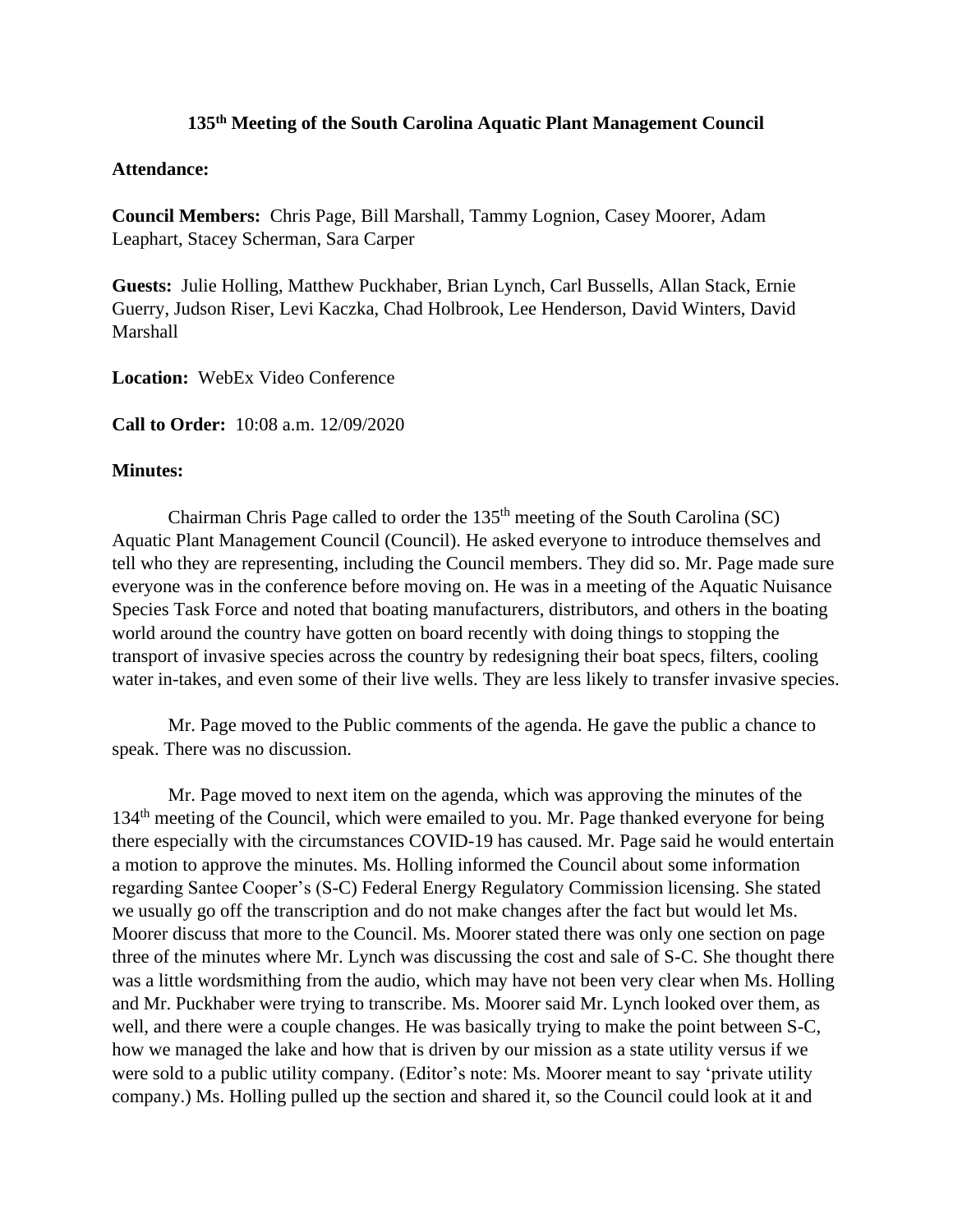see if it was acceptable. The Council was given a few minutes to read over the modified minutes. Ms. Moorer stated she knows this does not pertain to anything in the plan, so if anyone has any feelings about not changing it, we can discuss that. She made a motion to accept the minutes with this correction provided by Mr. Lynch. Ms. Lognion seconded the motion. Mr. Page asked if there was any other discussion on the minutes. There being none, he called for a vote. The vote passed unanimously. Mr. Page moved on to the recap of 2020 aquatic control operations. Ms. Moorer was given the floor to present.

Ms. Moorer shared her screen to the Council to show her PowerPoint presentation. She said this is going to be a recap of the 2020 aquatic plant control over the past year at S-C. She does have a video embedded in the presentation, but it is lagging through WebEx. If she cannot get that to play, she would send the link to the group via email, or you can search YouTube for "SanteeCooperTV." Ms. Moorer stated during all the challenges with COVID, we were given the opportunity to do several video series, so there is a lot of good information on there. The one she wanted to share was on giant salvinia weevil stocking.

Ms. Moorer said the first slide is on total acres treated this year on the S-C lake system. You will see a pretty good jump from last year. We did over 1440 acres of invasives last year, and this year we did over 3200 acres. We had a very large increase in the acres we treated for invasives. We have treated 2700 acres of giant salvinia. In comparison in the 2019 season, we treated 594 acres. That is about a 350% increase on just giant salvinia acreage being treated this season on Lake Moultrie and Lake Marion. She thanked her team members at S-C for their hard work they put into this year towards attacking giant salvinia. The *Hydrilla* numbers are up this year with 155 acres having been treated. She thinks we treated 31 acres last year. The next couple of slides will have some pictures of one of the treatments we did on *Hydrilla*. We had coontail recovering and moving into that area where we treated *Hydrilla*.

Ms. Moorer noted that for residential areas, we did 80 acres, in comparison to treating 147 acres in the 2019 season. We had 126 requests for spraying this year in residential areas. That number includes water willow, alligatorweed, primrose, and *Lyngbya*. That is a mix of invasive and native species. Like we talked about in the past, we do not like to treat native species on the S-C lakes. When we get requests from our commercial and residential leaseholders who are having access issues, whether it be launching their boat, using a swimming area, or fishing from their dock, we go out and assess those areas. Sometimes it is bad, and sometimes it is only three sprigs of water willow. Those are some of the challenges we have. We did 80 acres of residential and 100 acres of giant cutgrass work this year, in comparison to 107 acres of cutgrass in the 2019 season. She asked if anyone had any questions before she moved on. There were none, so she moved on.

Ms. Moorer informed the Council that every year S-C does hyperspectral data analysis on the S-C lake system and has done so for at least the past 12-13 years now. Last year, we switched to collecting hyperspectral data via satellite. We have been adding data to that analysis and trying to tease out the differences between the fix wing collection and the satellite images. These are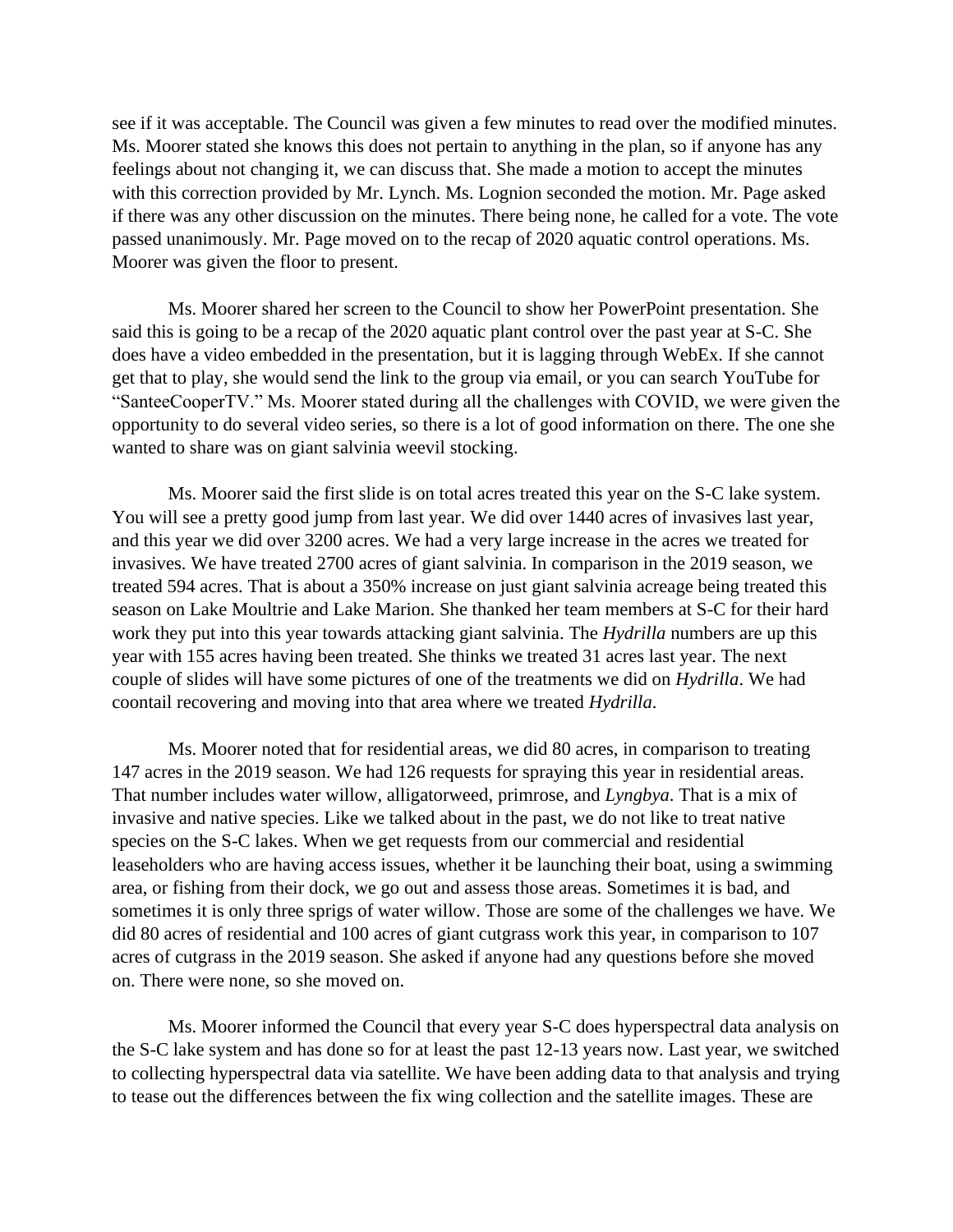preliminary numbers that we got. The report is not due until December  $31<sup>st</sup>$ . The next time the Council meets, we will have more information for you.

Ms. Moorer noted that they are missing primrose and alligatorweed, but we do have numbers for Crested Floating Heart (CFH), giant salvinia, *Hydrilla*, and water hyacinth. This data was collected August  $19<sup>th</sup>$  through the  $21<sup>st</sup>$ . That is the span on the satellite. We had requested the data from earlier August, because our inflows were down, so turbidity and clarity were better on the system. That makes it easier for the hyperspectral imagery to capture any submersed vegetation, which has to be within three feet of the surface or topped out for it to be picked up. Unfortunately, the week that we requested had a lot of cloud cover. That hindered the collection of the satellite data, so our contractor moved to the following week of the  $19<sup>th</sup>$ . Ms. Moorer stated you will notice the giant salvinia number seems low. One of the challenges that we have with any type of hyperspectral imagery, regardless of how it is collected, whether it is fixed wing or satellite coverage, is that hyperspectral cannot penetrate through a canopy to identify giant salvinia. Last year, we were looking at around 207 acres of *Salvinia* picked up on the 2019 survey. We are at the same spot this year, regardless of us treating nearly 3,000 acres of *Salvinia* this year.

Ms. Moorer said for the *Hydrilla* number, we are at 80 acres. Last year, in 2019, we were at 143 acres. She would caution everybody to keep in mind that we treated more acreage of *Hydrilla* this year, even if it was not topped out in the system. We cannot call that a topped-out acre of *Hydrilla* other than what we see on the hyperspectral. Our survey is a two-part process. We have ground truthing, where our team members go out and do a couple of rake tosses in the areas looking for invasive species and native species. We are trying to get a handle on the system and see what is going on out there. Water hyacinth numbers are down a little bit this year from last year. Last year was 431. Again, the canopy can affect that number because we have places where we have water hyacinth under cypress and tupelo trees. Hopefully, next time we meet in 2021, we will have the finalized numbers for everybody. She does not have any finalized numbers for our native species. She asked them to just focus on invasive species for this meeting.

Ms. Moorer told us the next couple of slides are pictures that our team members took while they were out on the system year around. You will see some of these pictures are from mid-season and some of these pictures were from late season. You can tell by the clothing the people are wearing. Our team is responsible for a lot of different things at S-C, one of those being water quality. We are pretty much on the system daily, unless it is severe weather. The first few slides have some of the native species. Last year, we saw *Vallisneria* (val or eelgrass) take off. We are happy about that. We are seeing the same this year, even moving into some new areas. Where we did the revegetation project in 2019, those areas are expanding. Now the areas are not topped out, but none the less, the val is there. It was blanketing the bottom as immature plants. We are happy about that. Another shot is a picture of Illinois pondweed. It is native to Florida but does not cause a problem here for us. It is considered a native species for us. It provides fish habitat, as well as, waterfowl.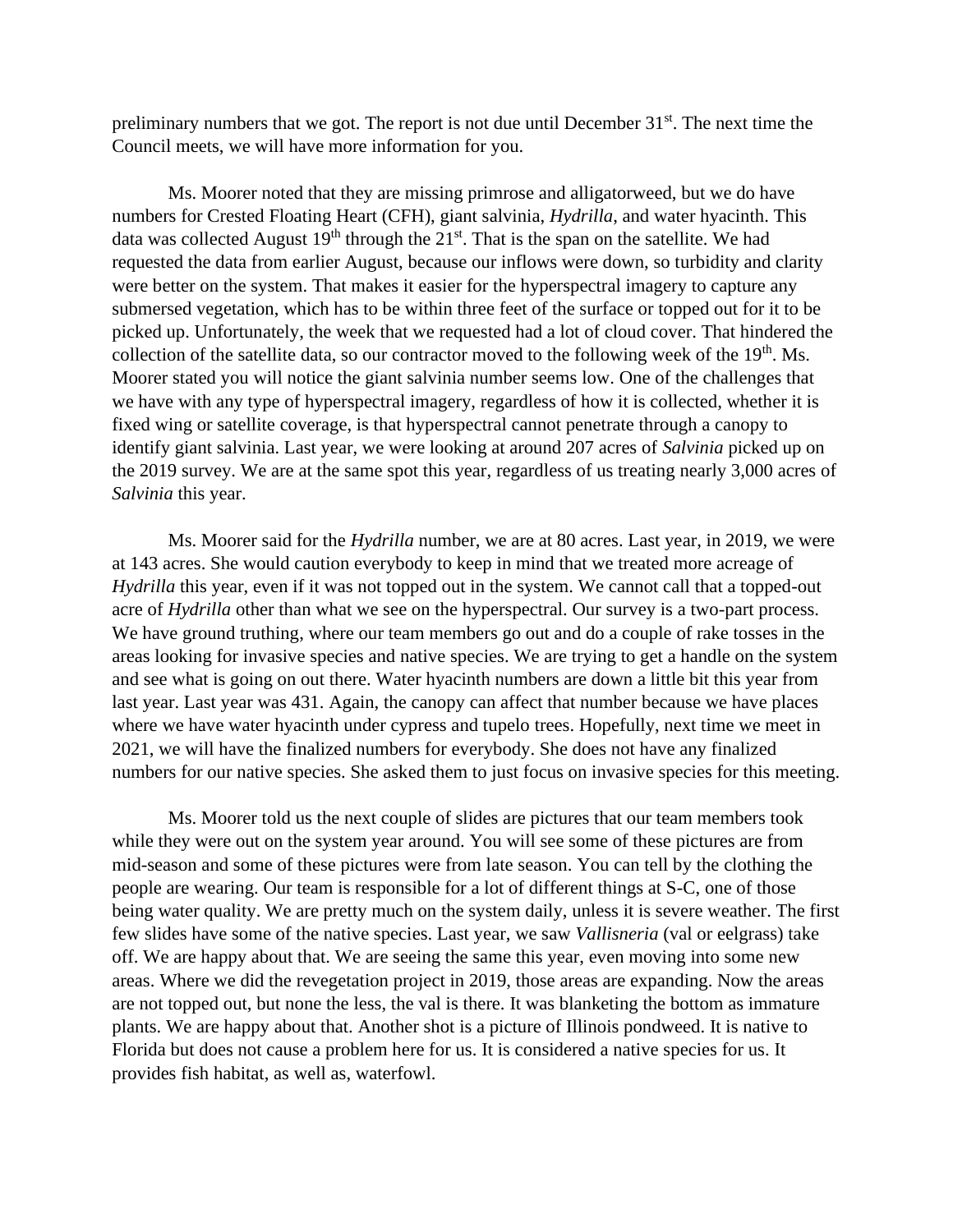Ms. Moorer showed two pictures, with one on the left being a winter shot. It was taken a few weeks ago with Mr. Guerry and Mr. Stack. This is the area she was talking about where we were targeted *Hydrilla* with ProcellaCOR. We got 150 acres of *Hydrilla* with a mix of coontail. We did not want to negatively impact our coontail in that area. We wanted to take out the *Hydrilla* so it would not out compete the coontail. We went in there with our newest registered aquatic herbicide, ProcellaCOR, which came out in 2019. Our treatment was mid-season, in the middle of June if she is not mistaken. We went back a couple weeks ago, and this is the shot we took. We threw a rake and 99% of what was on that rake was healthy coontail. We did find a few strands of *Hydrilla* mixed in, so we will have a retreatment of this area in the 2021 season. She wanted to share this with everybody, so you get an appreciation for what we can do with selective herbicides in areas to protect our natives and combat some of the invasives that we are dealing with on the S-C system. The picture on the right is a pretty impressive picture of American lotus. In the background you can see a lot of native vegetation covered with pads. The next picture is a really pretty shot of pickleweed that Mr. Bussells took. We have native submersed species and native emergent species. We have pad plants taking off. All in all, we see a lot of good things on our system.

Ms. Moorer said for the next couple of slides, you are going to be looking at some of the challenges we faced with invasives this year. A couple shots of *Hydrilla*, with stands of *Hydrilla* and *Hydrilla* mixed in with our natives like *Bacopa*, coontail, and pondweed, things we want to protect. We are using ProcellaCOR in some of those places where we can, if we have enough acres to justify using ProcellaCOR to attack the *Hydrilla*.

Ms. Moorer moved to this next slide of *Salvinia*, which was taken on upper Lake Marion. You can see the challenges there with that mud motor going through an area of matted *Salvinia*. This year, we have made some good contacts with some folks that live and recreate on our system who have found places where giant salvinia has taken off. Either we cannot get to or do not have the knowledge to get to these hidden areas, or the equipment to get in there with specific boats. One area is on Hickory Top WMA and you can only get in there by mud motor or a narrow boat. The mud motors we have do not have enough horsepower to get through all the matting and our airboat is too wide to get in there between the trees. We do not want to cut down trees just to gain access. Thankfully, we had some folks reach out to us that were great to work with. Taking us there. We got to do treatments. They would take us there in their boats. That is a big deal with us, getting out there and doing public outreach stuff. People are calling and/or dropping pins for location. That has been a huge help for us this year. This is a shot of giant salvinia in a canal that it had taken over. This year, we have been working with a couple universities and herbicide manufacturers, looking at different methods and active ingredients. We tried several different things. If you guys are interested in exactly what products we have been using and the rates, she would be happy to share that. In the interest of time, she is not going to run through them all, but this is a good example of an area that we treated. It was very effective and had good control. The issues we are still seeing are gaining access to the areas under cypress trees. If we miss any bit of the plants, the recovery is fast, especially during the midst of the growing season when the growing conditions are ideal.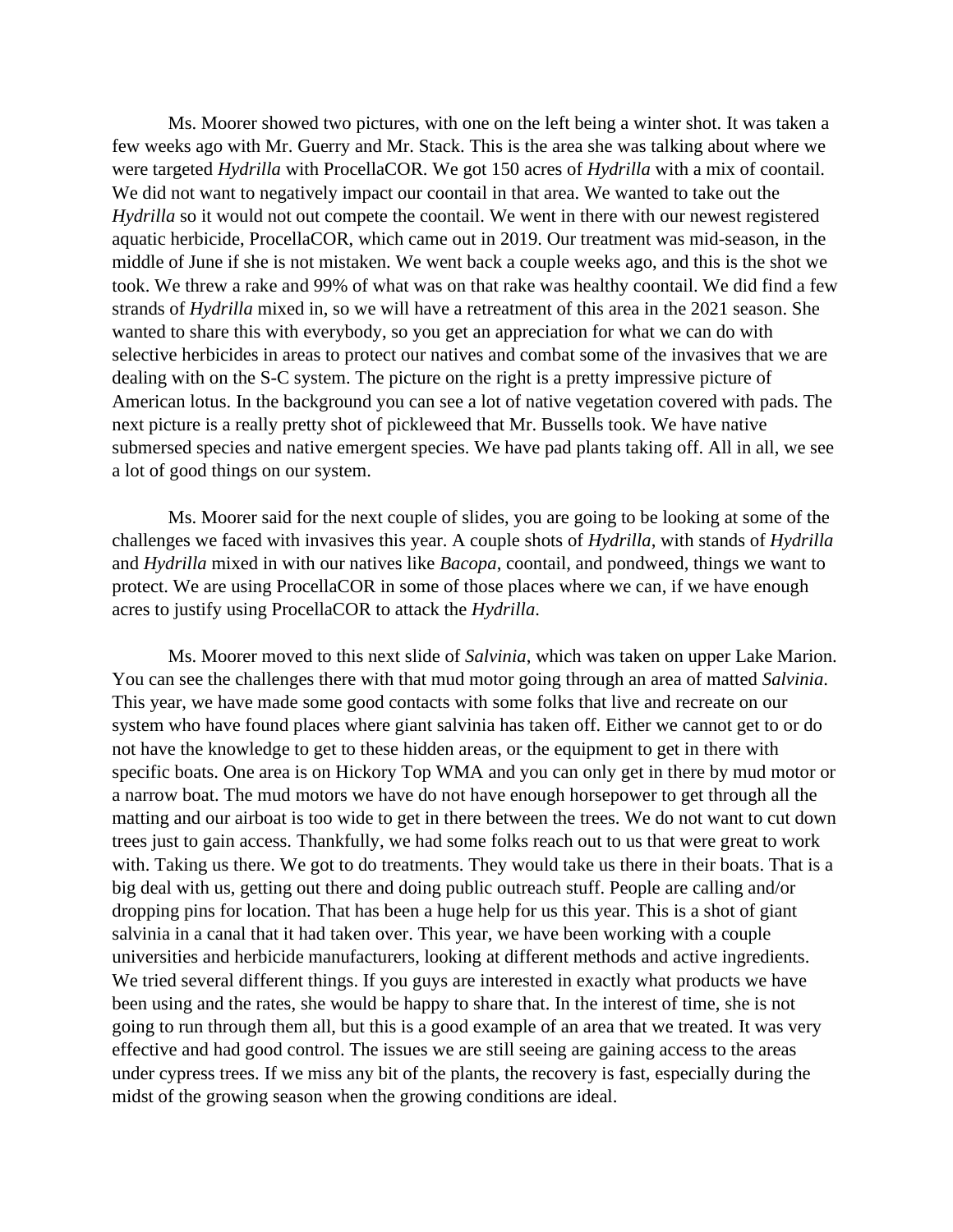Ms. Moorer noted for the next few slides, we are going to talk about the special needs registration that we requested earlier this year. We had a couple of challenges with it, just with COVID and everything. The timeframe took a little bit longer, but we did get it and that is all that matters. Metsulfuron-Methyl is the active ingredient that is used in right of ways and the forestry industry. Louisiana and Texas have registration. They are both battling *Salvinia*, so we teamed up with Orion Solutions and Bayer to bring this product to the S-C system. We got preapproval in October. We did our first treatment about three weeks ago. These are pictures of the product going out. These are very low rates, so the areas we are using this product on was very limited. The registration label is very strict. We are hoping to gather some more data with our treatment and share that with Louisiana State University (LSU) and different universities that can provide some feedback to Bayer or other manufacturers that have this product. Hopefully, eventually, we can get a full aquatic registration for it. Here is the follow up, three weeks after treatment. We are mixing this herbicide with another contact herbicide, just to speed up the process. Louisiana and Texas have been doing treatments during the summer. We do not have much data on winter treatments. We are doing some testing on the S-C system. We did 10 acres of treatment and will be sharing that data with universities and manufacturers on what kind of efficacity we are getting in the cooler months. Seeing the three-week shots, she felt pretty good about the treatment. She showed a quick video. You see the plant roots are broken off easily. You can tell the herbicide is moving through the plant. We are excited to have this tool in our toolbox moving forward with giant salvinia.

Ms. Moorer moved on to the next video of giant salvinia weevils, which is another tool in our toolbox we have used this year. We were anticipating stocking giant salvinia weevils earlier in the season, but due to COVID, the research facility at LSU and the US Army Corps of Engineers (Corps) was shut down. We were not able to purchase the weevils. We were able to get them later in the season, around September. She played the video, which you can find it on S-C's YouTube channel. Since the audio is not playing well, she will send a direct link to the Council and any guests who would like it. (Editor's note: The direct link is [https://youtu.be/BTZx\\_zWfa7Q.](https://youtu.be/BTZx_zWfa7Q)) You can also Google "Santee Cooper YouTube" or type in "SanteeCooperTV" to find S-C YouTube channel. The video is on that channel with other videos our team put together this year. They are informative about native vegetation and problems we have on the system.

Ms. Moorer said last year, in 2019, you may know that we did a native vegetation project with *Vallisneria* and watershield. We wanted to continue that into 2020. We focused on watershield this year. We had three sites on Lake Moultrie and three sites on Lake Marion. These sites were suggestions from people on the lake where they would like to see watershield on the system. Mr. Riser was in charge of this project. He did a lot of research into the different soil types and the different things that watershield needs to be successful. We learned some things from the 2019 planting. A lot of the areas we selected in 2019 dewatered when the lake levels dropped. We have been focusing on at least four feet of water. We planted in June. She showed the sites on Lake Marion and Lake Moultrie. We followed up on these plantings in August.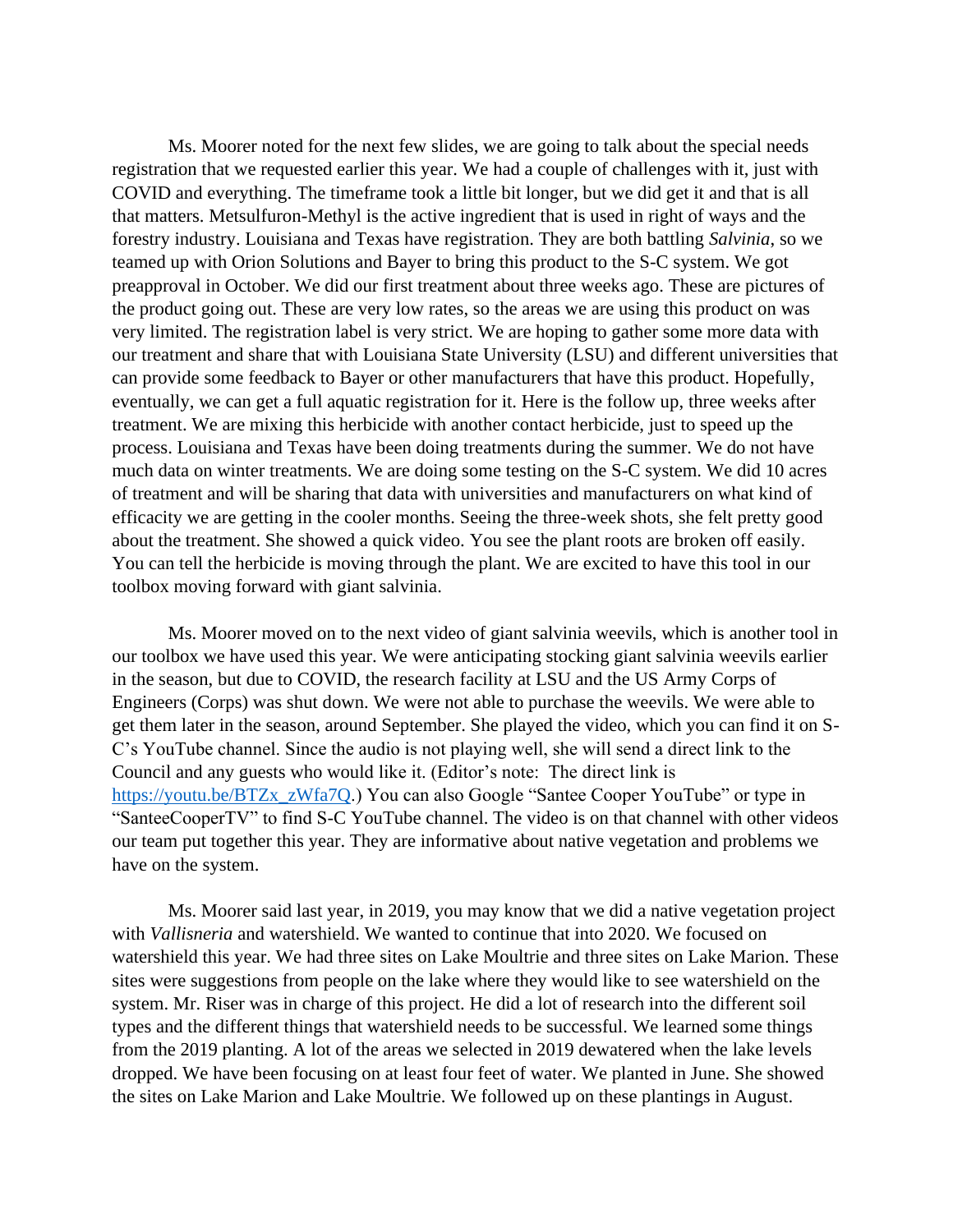These plantings were successful and are growing and spreading. This is something we would like to continue to do. We would like to have more natives spread around on the system. We would really like to see these natives established on upper Lake Marion. Upper Lake Marion is a bit of challenge for us because the water is so turbid up there. It is the head of our system. The water quality can be a little bit of a challenge up there sometimes, with invasive species popping up in that area. That is something we hope to continue in 2021. She and Mr. Riser talked this morning about the time and effort that we put into moving the watershield, which is not extreme. It is something our group feels like we can keep doing, as long as we keep having a good clean source. Right now, we are collecting the watershield from a private pond of someone that we know from working in our area. He is still with S-C and has allowed us to go to their family pond, which is basically full of watershield and is taken over. We have been harvesting watershield from his pond and using it across the system the past year.

Ms. Moorer moved to the last few slides. Like Mr. Page mentioned earlier, we are not voting on anything. With what we are seeing across the S-C system, we can go ahead and start talking about what we think we are going to do with grass carp stocking in 2021. Regarding impoundments, last year we asked the Council for approval to stock three new impoundments on our system (Fountain Lake, Dean Swamp, and Church Branch). Fountain Lake is an impoundment that is totally closed off from Lake Marion. It is on the southern side of our system in Orangeburg County. It is mostly residential. You can see from the magnified shot, most of the shoreline has boat slips, piers and swimming areas. We have a real issue in there with milfoil, *Cabomba*, and some *Hydrilla* mixed in. We have been doing several herbicide treatments in there. We did stock some grass carp there last season, but we would like to stock an additional 800 fish into Fountain Lake, which works out to be 15 fish per acre for control. Dean Swamp is in Clarendon County, on northern side of Lake Marion. It is also closed off from Lake Marion. We have been battling *Lyngbya* in this impoundment for the past four years. We are just getting ahead of it. It is also a residential impoundment. Church Branch is the last impoundment that we would like to stock. It is also in Clarendon County, right off Wyboo. It is heavily populated.

Ms. Moorer showed her last slide, of the grass carp population versus *Hydrilla* acreage. She did not know if we would get into this or if there would be any questions about it. She just stuck it in the presentation, hoping we would come back to it. The population level, coming into this year, will be 38,000 fish on our system. That is all she had and asked if anyone has any questions. She would be glad to expand on anything. If you want a copy of the presentation, she would happily send it to you.

Mr. Page thanked Ms. Moorer for her presentation. That was some good information. For the Council members that are not familiar with weevils, they are not very sensitive to cold. (Editor's correction: The weevils are sensitive to cold.) You probably lost all of them you put in with this cold strike that has gotten us. Cold is a two-edge sword. It is going to kill the giant salvinia to some degree, but it is also going to kill your weevils, from my understanding. Mr. Page asked Ms. Moorer if he was correct. Ms. Moorer stated he was right. They cannot survive under a specific temperature. She was not sure what that was, off the top of her head. She said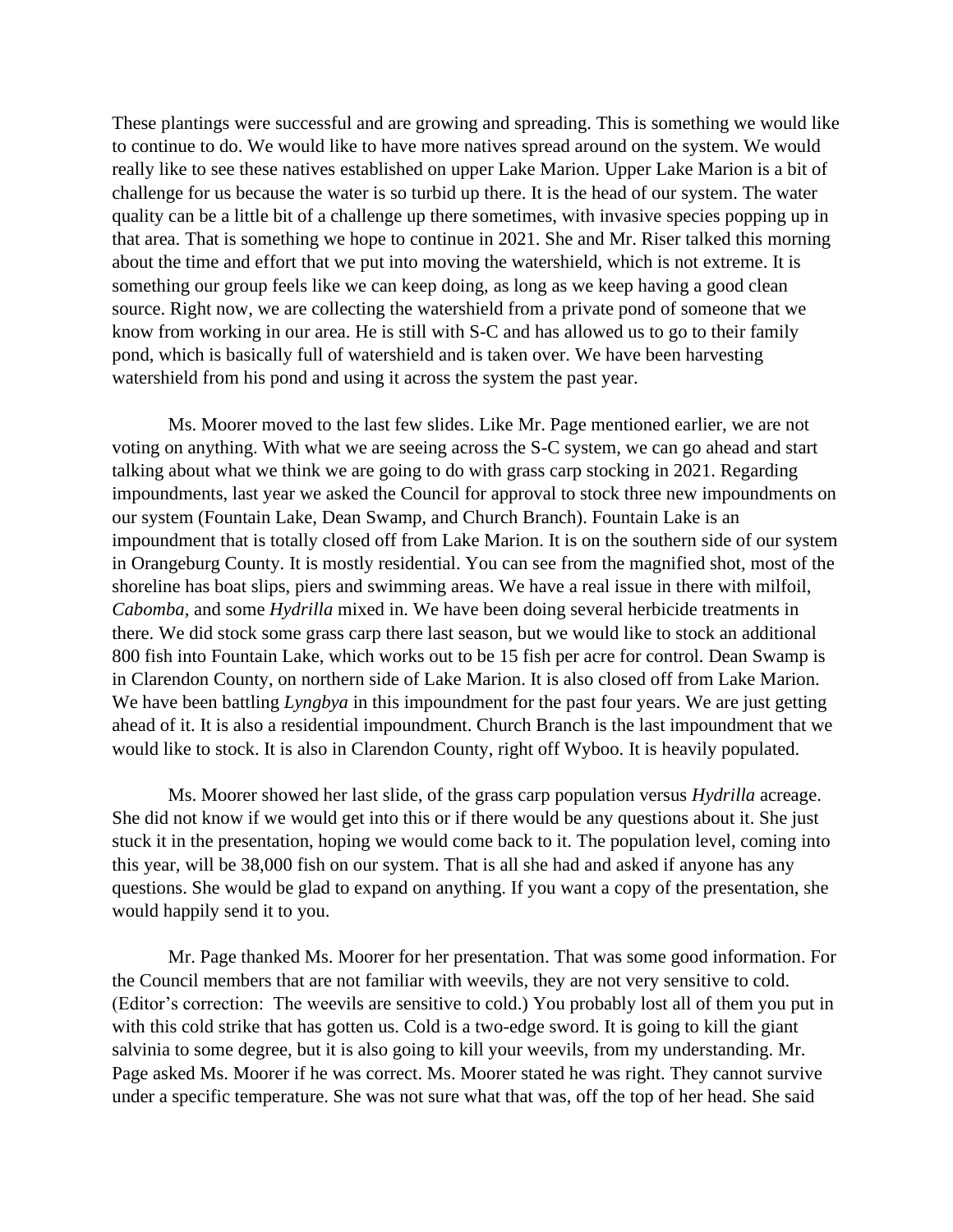Mr. Bussells might be able to answer that, since he was the one that headed up the giant salvinia weevil efforts. He dealt with LSU and Dr. Diaz, who has been great to us. If we get a hard winter, our weevils likely will not survive. We are looking into the possibly of being able to cultivate some weevils here in future. What we are seeing in southern Louisiana, or the folks from southern Louisiana are seeing is they are getting awesome help from those weevils, because they are in a different climate than us. Their populations are overwintering, so the weevils are really helping them out a lot. In northern Louisiana, which is in the same zone as us, they are seeing some help, not as great as southern Louisiana. It is not that expensive to do this. We are at the point where we want to throw everything that we can at giant salvinia. Mr. Bussells is looking into booms and getting approval from the Corps to try and corral giant salvinia.

Ms. Moorer noted this year we had a helicopter here that was focusing on *Phragmites* (phrag) and cutgrass work around our generating facilities. We had a huge inflow and we crossed over I-95 and it looked like a river of giant salvinia floating down the system. We were able to get the helicopter on that. As far as the weevils, we are moving forward with that. It is not going to be a silver bullet. We know that. She does not know if you could hear Mr. Bussells talking on the video but that was one of the points he made, that this is not a silver bullet. It is just like grass carp is not a silver bullet for *Hydrilla* and herbicide is not a silver bullet for any other invasive. It really must be an integrated pest management program. That is what we always talk about. That is what we are focusing on, between the educational outreach, the biological control, and the chemical control.

Mr. Moorer remembered one thing she did not mention, in relation to the grass carp we were talking about for impoundments for the system, and what we are seeing. Five years ago, the Council discussed holding the stocking rate on the S-C lakes to 10,000 fish for the next five years. She thinks we are comfortable with this, being the last year of that. The past four years we have done 10,000 fish. We are seeing more *Hydrilla* on the system this year, but our natives are flourishing. We are not seeing damage on those. She thinks that with the preliminary data we have from Mr. Kaczka, which we will see later, and the preliminary stuff we have from ReMetrix's hyperspectral survey, the discussion at S-C is we may be able to hold that stocking at 10,000 fish again this year. She wanted to go ahead and put that out for the Council to start thinking it through when it comes down to vote on the plan. She thanked everyone.

Mr. Page thanked Ms. Moorer again. We will talk more about the number of fish for next year in the last section today. He said the terms she was using are great. Integrated management, nothing is going to work by itself. You have got to stay on top of everything. You are doing a super job of doing management. This is not a hit or miss situation. This is a situation where you must stay on top of stuff, just like pruning your hedges and cutting your grass to some degree. If you stop for a year or two, you are going to go back to a situation where you are going to have to put massive amount of carp and massive amounts of herbicide back into that system. None of us want to see that. We want that continuous work being done that helps with the process. Every little bit helps. You are sitting there looking at biologicals. Biologicals are not going to do the job by themselves most of the time, but they are crucial in getting you the edge when you do go out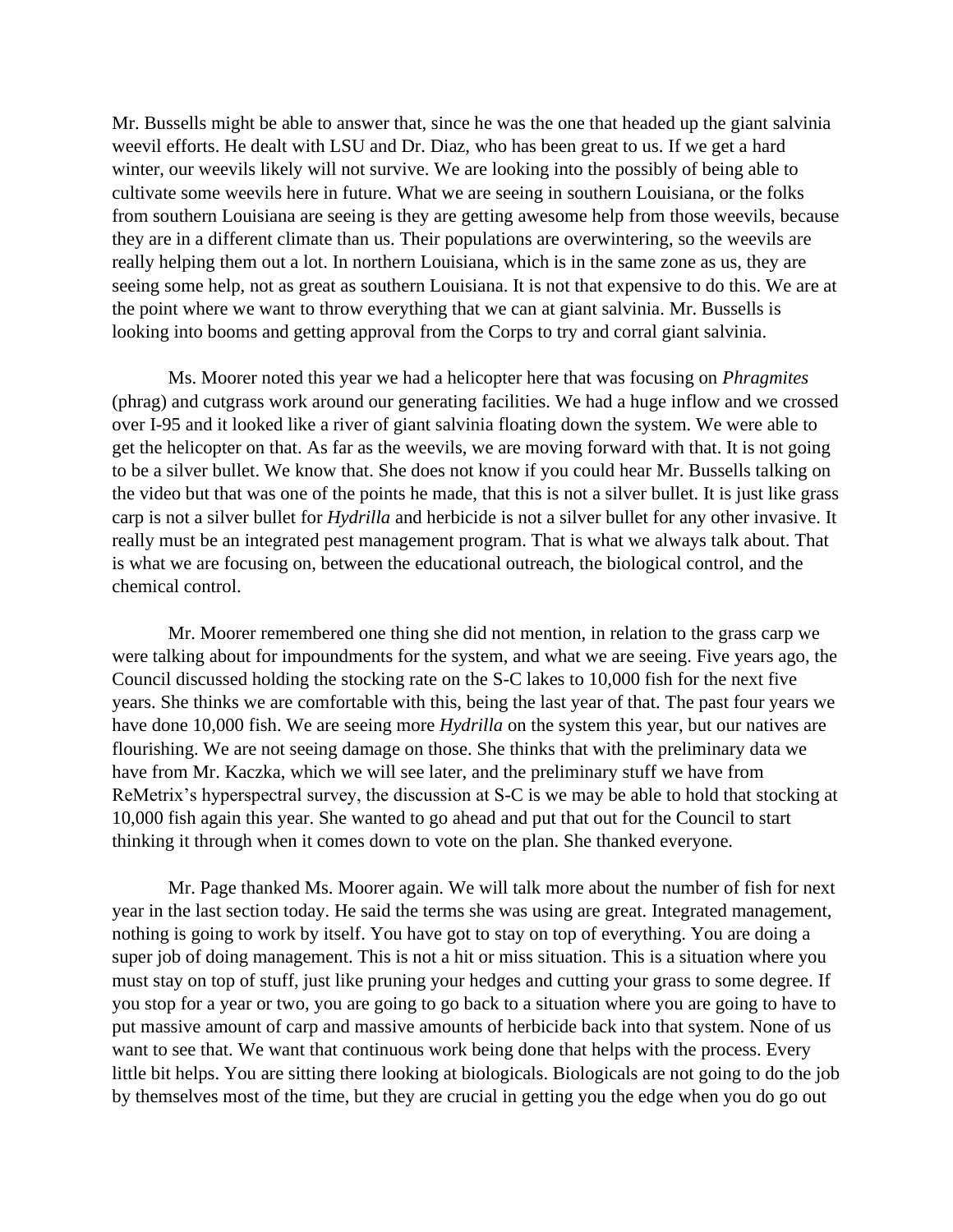there to do herbicide treatments, or drawdowns, or any other method you use. They are crucial in that. It surprises him that you are going to open a greenhouse up there. He wants some of those.

Ms. Moorer stated this is exactly what someone thought through, the team that was here when they decided to open a grass carp hatchery, but this is not the same scale. Thankfully, from our research so far, it does not seem like it would take too much to over winter some weevils here. A much smaller operation than grass carp. That will not happen again. She hopes we never have the need to have that many fish again. The extension agencies in Louisiana are the ones that oversee that program. What they do is they basically have ponds and they grow out *Salvinia*. They have these weevils on the *Salvinia*. They open it to anybody to come up. If you are a homeowner or have a private pond with *Salvinia* in it, you can come there and basically get tubs. They have Rubbermaid tubs and they fill it up and you go stock the weevils in your private pond. We wanted to purchase those weevils from LSU and their extension program. They just cannot. They do not have enough of them for us. We talked about that. They said if they had to supply us, they would have to open several more ponds and that would just be for S-C.

Ms. Moorer said this year we only got 1,000 weevils. There is not a stocking number or information like when you think of stocking grass carp. Knowing that these weevils likely will not overwinter here, if we had a mild winter, we could get this operation going. If you did not hear Mr. Bussells on the video, these weevils only eat giant salvinia. If there is giant salvinia for them to eat, it is great. If not, they will not survive. She would rather have too many than not enough, if she could get her hands on some giant salvinia weevils. Mr. Page stated he has seen some of the greenhouses they have in Louisiana at the meetings he has been to in the past years when they first started to do that. They do not have a very big footprint. Mr. Moorer is correct. It does not take nearly the same level that is does to grow out grass carp. We do not have the same time period. You can keep rolling them out through those greenhouses. He said that was good stuff and thanked Ms. Moorer. He asked if anyone had any questions for Ms. Moorer. Mr. Page asked Ms. Moorer to stop sharing her screen so he could turn it over to Ms. Holling for the DNR presentation. She did and he gave the floor to Ms. Holling.

Ms. Holling wished everyone a good morning. The numbers that we are showing are from the 2020 calendar year. All those species are the primary species treated and usually there is other stuff mixed in, but not always. The total acreage plus the *Phragmites* numbers were only down slightly from last year, despite the limited surveying and treatment caused by COVID. Total cost was down significantly, because we did not use as much ProcellaCOR as last year, when we were doing some testing of it. Water hyacinth continues to be our most problematic species. We did have a jump in the primrose acreage. The *Hydrilla* numbers include a treatment of Lake Wallace for the SC Department of Natural Resources (DNR) State Lakes program. They had an issue with the *Hydrilla* in that system. It is a very shallow system. The majority of the *Phragmites* work we have done on Santee Coastal Reserve. Forty acres were sprayed on USC's Wedge property that is near Santee Coastal Reserve. Those were paid for by those entities, with some minimal cost share by our program.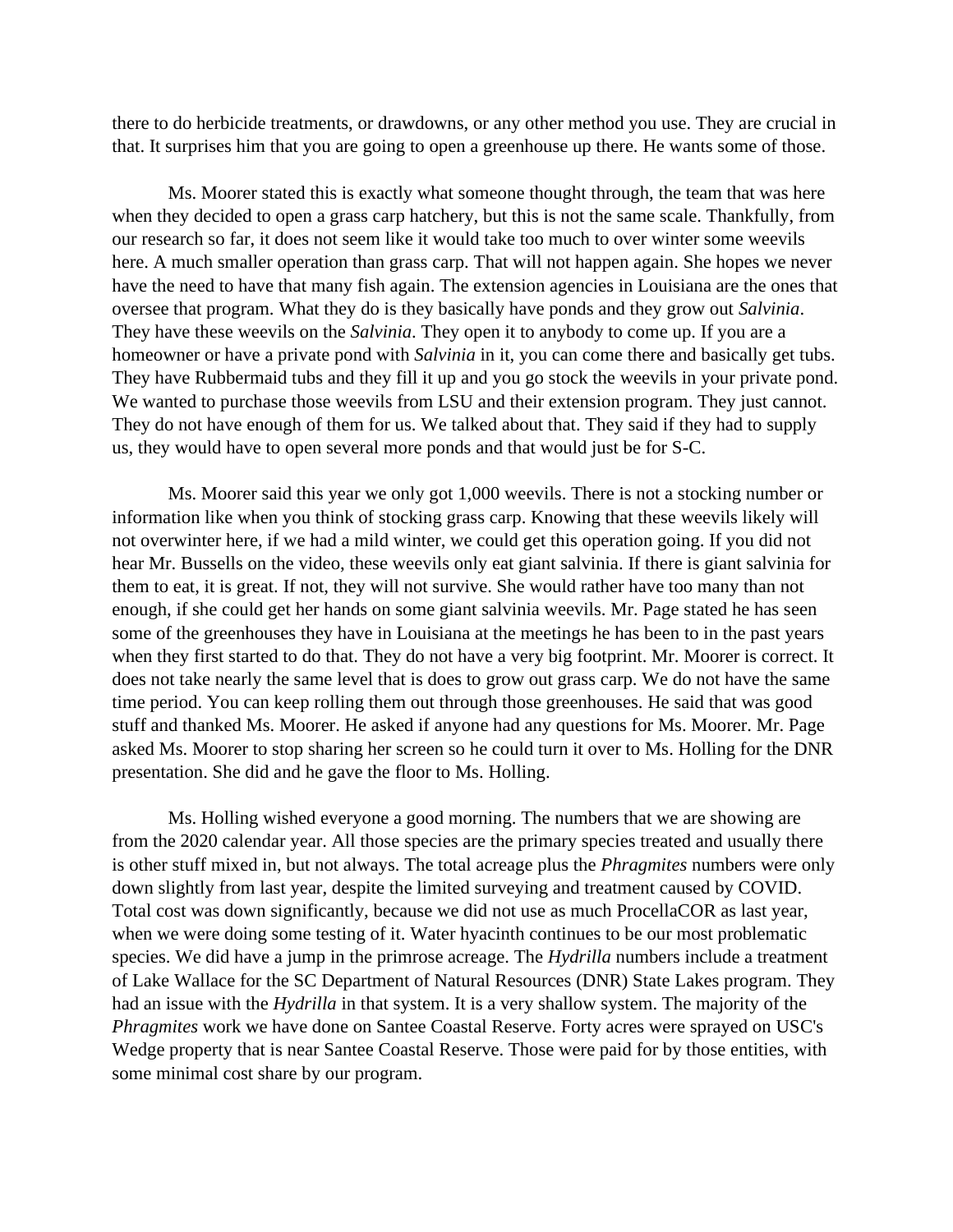Ms. Holling showed the control information by waterbody. Ashepoo River has water hyacinth. That is down significantly due to an influx of saltwater, as well as our intense treatments over the last couple of years. Native species have been coming back in the upper part of that system and those are expanding. Back River Reservoir has hyacinth, *Hydrilla*, fanwort and primrose. We are doing a little bit of work on all of those. On Black River, we did a fair number on that. We went further downstream than we usually do, just to pick up a lot of the hyacinth there. That system has hyacinth, alligatorweed, and primrose. We also introduced more of the alligatorweed flea beetles in the upper part of the system early in the year, as soon as we were able to get back out on the water. Those spread easily and usually there is some overwintering of those beetles. The Cooper River has *Hydrilla*, *Egeria*, hyacinth, and primrose. We have not seen any of the giant salvinia moving downstream from S-C lakes. She is hoping that will be delayed for a little while. Goose Creek Reservoir is always our most diverse system, with hyacinth, spatterdock, duckweed, *Hygrophila*, common salvinia, and water lettuce. She got a text one day about giant salvinia on Goose Creek. Then they realized it was just common salvinia. We did get rid of that big area that was seen. On Lake Wallace, that was *Hydrilla* and naiad. Santee Coastal has, as usual, *Phragmites*. On our other WMAs, we dealt with Samworth, which has hyacinth, primrose, common salvinia, cutgrass, and a little bit of phrag. We also worked on Sandy Beach, which has cutgrass, hyacinth, and a variety of pad plants that they wanted cut back for fishing and duck hunting. In our state parks, there is a mix of stuff, including algae, bladderwort, duckweed, and a variety of stuff. A lot of it is native, but what we are working on there is clearing the edges of submersed and emersed vegetation for fishing, swimming, and boating. On the Waccamaw River, primarily we are dealing with hyacinth, but there is a little bit of phrag in that area. We are getting more control over our nursery areas. We have been seeing a fair bit of common salvinia, starting last year and that is expanding, especially into the back waters.

Ms. Holling moved on to the triploid grass carp numbers. The ones that you see here are all maintenance stockings. Goose Creek Reservoir, even though it is a small system, gets a pretty large number because that is an open spillway system. She thinks all those numbers will pretty much stay the same numbers in 2021. We have not been doing a lot of cooperative projects right now, but these are some of the groups that we deal with or work with on a regular basis. We are still at three staff members that work on all the public waters in SC. We always have to deal with Mother Nature, who has been a little bit kind to us this year. Another note in regard to our manpower, our budget is directly related to gas purchases. DNR gets a very small portion of gas tax, which goes into the water recreation fund, and then we get a portion of that every year. That covers all our expenses, staff and equipment, as well as treatments. Amazingly, that number from the water rec fund has not changed a lot due to COVID. People are still buying plenty of gas. We do have a limited budget, which she was just talking about, and we did have some delays due to COVID. There were delays and limitations to our travel, but we worked well around that. That was all she had, and she asked if there were any questions. There were none.

Mr. Page thanked Ms. Holling. He said she hit the nail on the head on a lot of those things. Everybody is experiencing COVID-19 delays and limitations. Everybody deals with a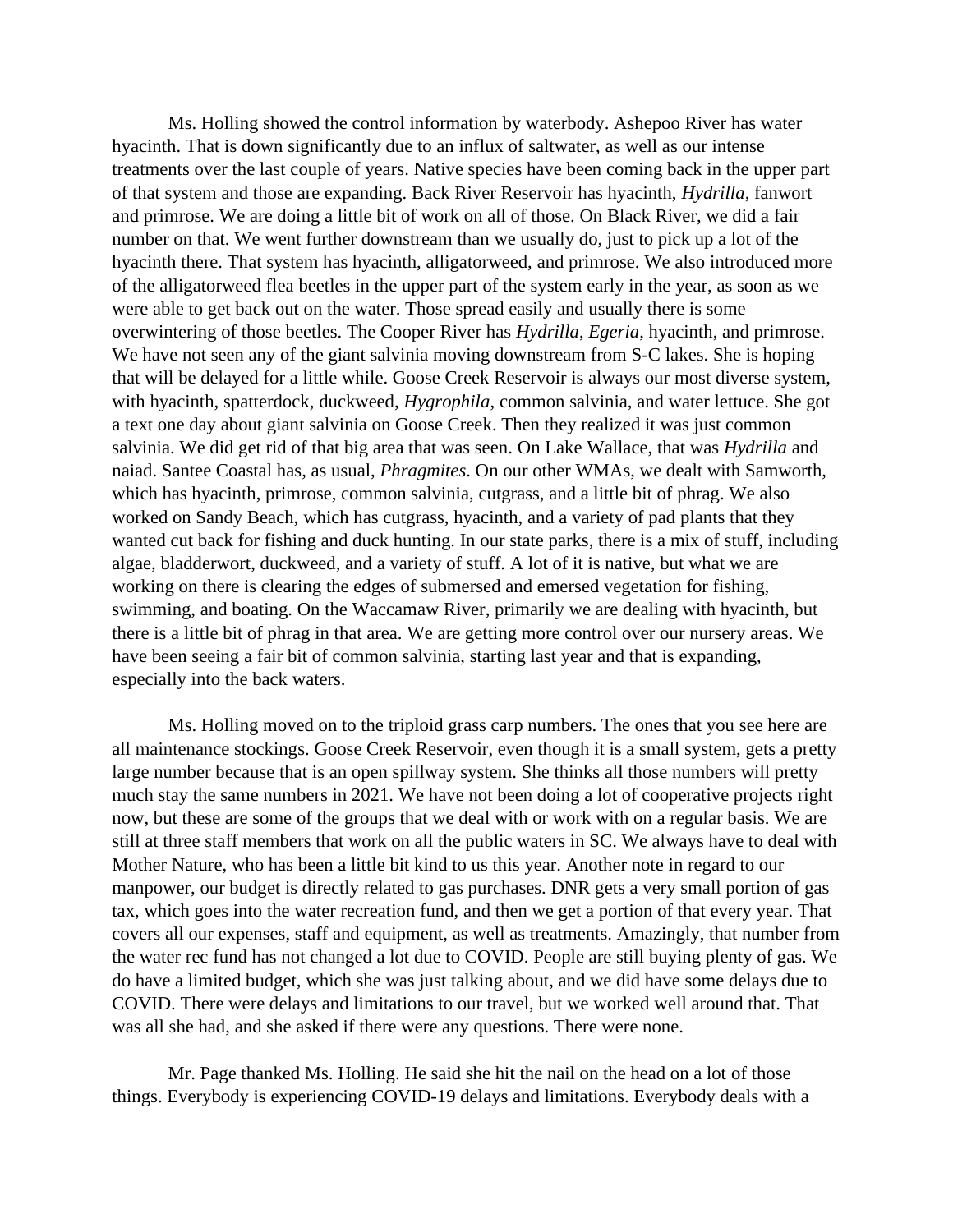limited budget to some degree. Mother Nature, and we will throw COVID-19 in there, she is fighting back against us, recently. The grass carp stocking numbers, like he said before, we will talk about that later when we go into what is going to happen in next year's plan. We are in maintenance mode on those. That is a good thing. Ms. Holling does not have three people, she has two and half people, because he is a short timer. No, he is not announcing his retirement right now. It is coming in the next little while. He is just trying to make sure we have all the pieces and parts in place to do what we need to do, not that he is that integral anymore. It is good, and he knows Ms. Moorer will agree with him. If you hire good people that are smart, know their business, and like what they are doing, it makes everybody look really good. Mr. Page thanked all S-C staff, the staff with the State Parks, and other places we work at. The fisheries staff has turn out to be super lately. He told Mr. Holbrook that he has left it in good hands with Mr. Kaczka. People think we just move to different jobs or retire and do not think about it anymore. When you have done some of the stuff that we have done and worked where we have worked, you take ownership of it. It is good to have people like that to have on staff across the state, in different agencies and places. We have been lucky. Most of the agencies we deal with are extremely lucky. They have people that are dedicated and are going to do the job because they want to do it and not because they have to do it. He thanked everyone and the presentations. He said next on the agenda is going to be Mr. Kaczka. Mr. Kaczka will give a preliminary of triploid grass carp health, that we have had at every Council meeting, and give us an update on that. Mr. Page gave the floor to Mr. Kaczka.

Mr. Kaczka said he did not have a ton of slides here this morning, largely because our data so far is very similar to years past. Some of the stuff is going to look like the past couple meetings. Like he said in last January's meeting, he wanted to, rather than taking this as a oneoff, year by year approach, he wanted to compare things over multiple years.

Mr. Kaczka noted the biggest difference this year, in 2020 so far, is not necessarily the data we are collecting from the grass carp, but the way we collected the grass carp. In years past, we have used a local bowfishing guide to take us out. We have talked for a little bit now about trying to kind of sever ties with that method of collection, not necessarily because we had any issues with the guy taking us, but we just saw some benefits to trying to collect fish internally, without the use of a guide. Some of those benefits being obvious, including the reduced cost. We are not paying someone take us. We were also kind of limited, both time wise and collection site wise when we went with him. The guide was only available in late summer and early fall and limited collection sites to a handful of areas around the Diversion Canal, just outside the Diversion Canal on both the Lake Marion and Lake Moultrie sides.

Mr. Kaczka said we wanted to kind of diversify where we are getting our fish from and be able to sample and collect fish throughout the year. He expects our sample size will increase from what is typically anywhere from 80 to 100 fish to, hopefully, several hundred moving forward. The bulk of our collection is going to be through a DNR Fisheries employee that spends a lot of time bowfishing on the S-C lakes. He has done this for years now and it was not until recently that we realized he was willing and appreciated the opportunity to help us out and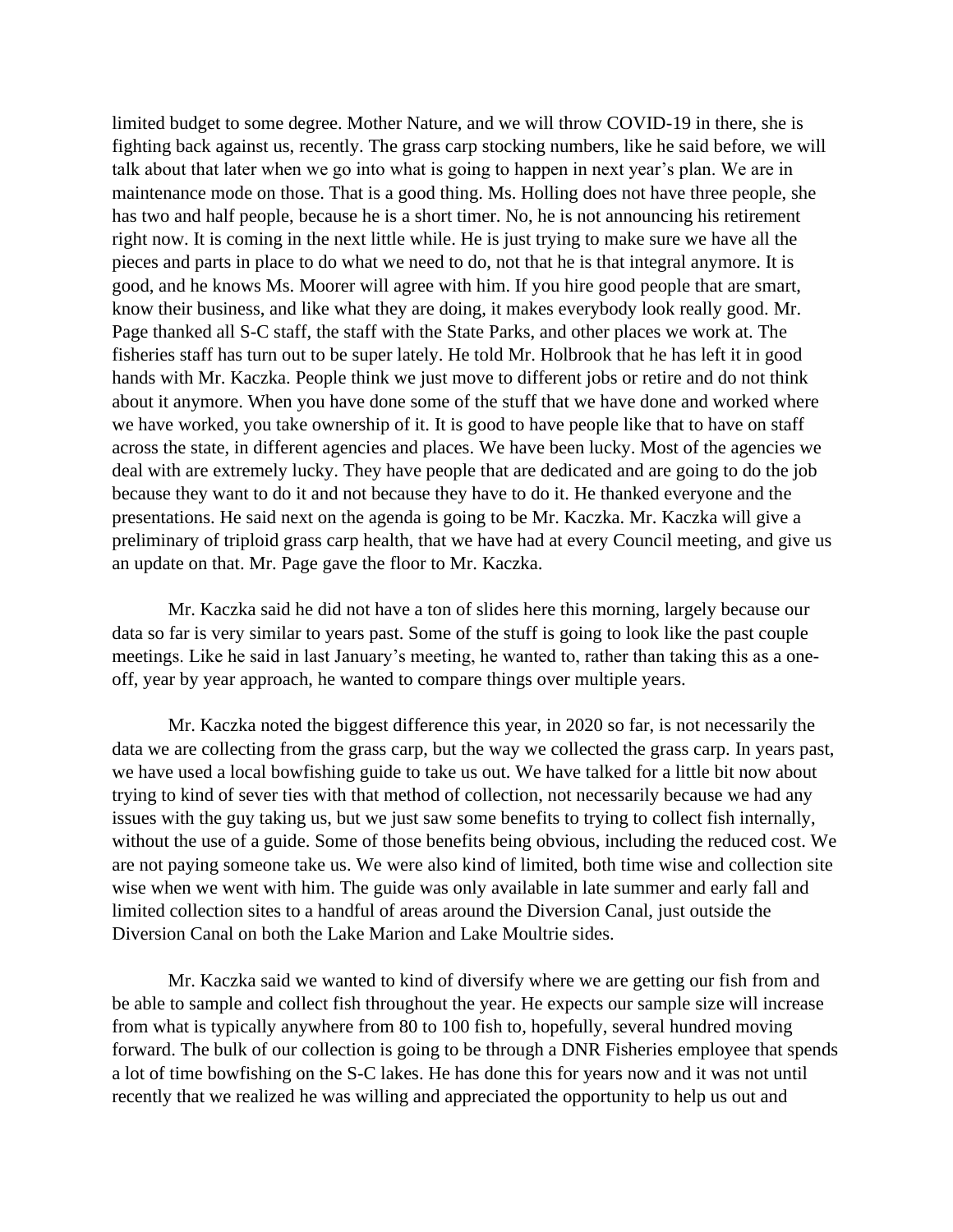collect some grass carp when he is out there on the S-C system. He goes throughout the year, but mainly the warmer months, late spring through the end of summer and into the fall. We expect to get most of our fish throughout the year from him. Mr. Page's group was also able to provide a little bit of funding that we normally would have used to pay the guide but used to purchase two bowfishing kits for our Region 4 employees. Our intention here is to make collections out of our office in the colder months.

Mr. Kaczka noticed something in years past. Before our large-mouth bass sampling season, we take our electrofishing boat out to do some test runs and make sure everything is working fine. In some of the areas we go to, there seems to be a good number of grass carp. In the colder months, when their metabolism is slower and they just are not moving around as much, the electrofishing seems to hold them on the surface a lot more than it can do in the warmer months. Electrofishing would not be possible for grass carp when it is warm out. In January through March, when we have time between gill netting season, he thinks we can go out there and use electrofishing to kind of bring the fish to the surface, hold them there, and then use our bowfishing rigs to collect them. Between us and this other DNR Fisheries employee, he thinks we have the potential to, at the very least, get the numbers that we have been getting, but he thinks it is likely that our overall sample size will increase in the next year and in the years moving forward.

Mr. Kaczka stated so far this year, the other Fisheries employee has taken two trips for us. You can see the dates there that those trips were from. He had already taken one trip before that June 26 date, so he comes throughout the year to the S-C system and he is looking forward to helping us. He is also very open to basically saying "where do you want me to get the fish from. I can go anywhere on the system." That provides us more flexibility on where we are collecting these fish. So far, we have gotten 71 fish from him. We have not been able to get out. Well, the Region 4 folks went out a couple times so far, but it has not been since the weather turned. We expect that as this cold weather settles in for the year, we will be able to take our electrofishing boat out and collect more moving forward.

Mr. Kaczka showed the four sites that we got fish from this year so far. He just said earlier about one of the benefits of collecting them internally is kind of breaking away from our traditional sites where we have collected. These four sites are where we have traditionally collected grass carp from. The reason was for this being a new method for us, he wanted to direct our fellow DNR employee to go to areas where we know we are going to get fish from. Since we were trying something new, he did not want to try everything completely new all at once. We knew from past collections that we could get them from these four areas.

Mr. Kaczka displayed the data from the last four years, in terms of a length frequency and an age frequency histogram. Not much has changed, but there was one thing that he did notice that he found kind of interesting and it may just be that. It might be interesting to him and not have a whole lot of biological implications. If you look from 2017 to this year and look at the length frequency, in the first three years, 2017-2019, we can see a fairly uniform bell shape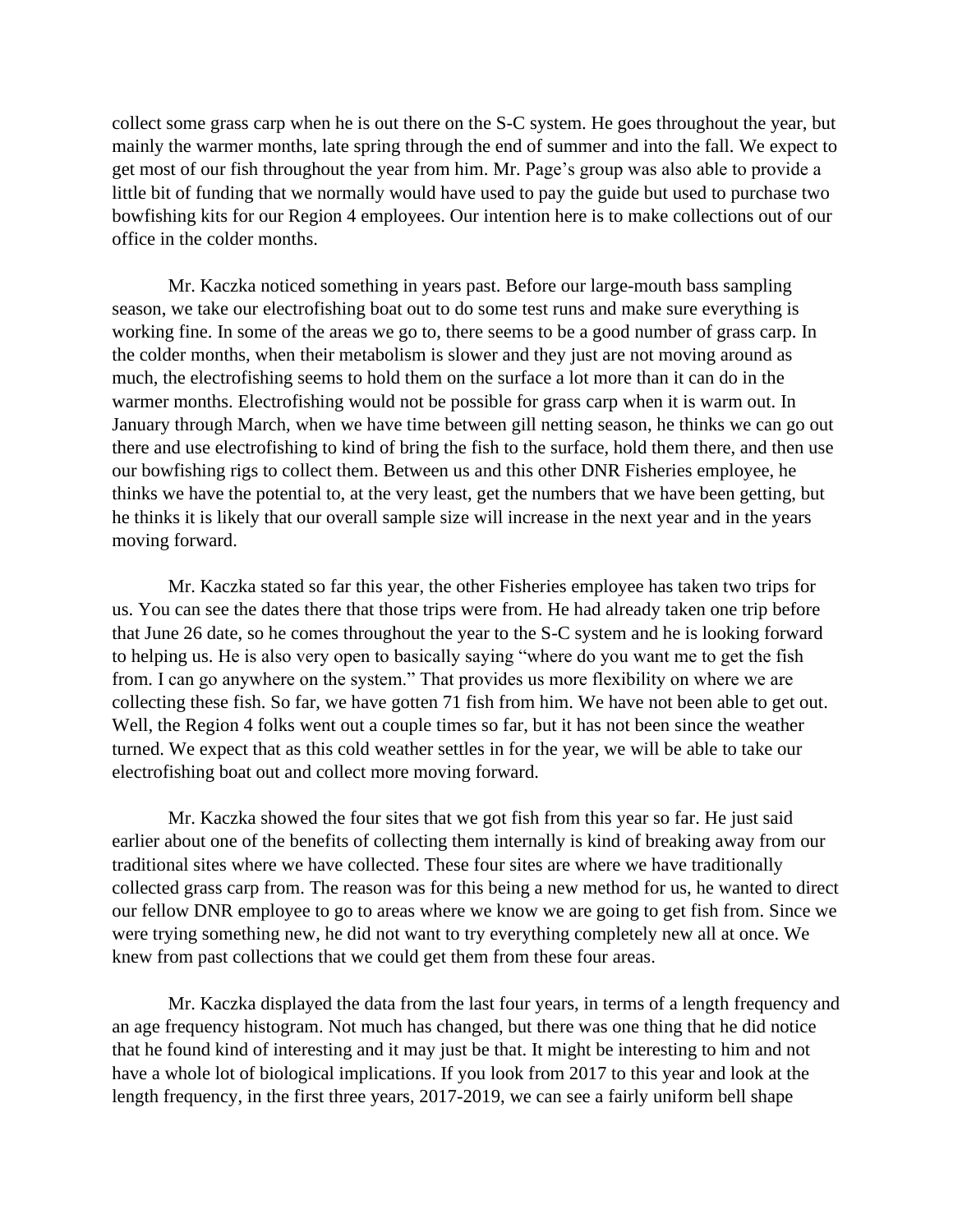curve. If we look at the peak of that curve, we can see that in 2017, that peak came in right around that 900mm size class. The same goes for 2018, and then in 2019, that peak has shifted out to the right a little to where the bulk of our collection has come from slightly larger fish, the 950mm length class. In 2020, we have this random bar out here that has been the bulk of our collection, but overall, it seems that the length of the fish we are collecting is kind of getting larger. For a handful of fish compared to the whole system, we are talking about 80 to 100 fish here a year on a 160,000-acre system, this could just be collection bias. It is easier to collect larger fish, but he did find that interesting.

Mr. Kaczka directed the Council to look at this age frequency, where there are two things of note. First is our older fish, this 20-year-old age class. These are not just 20-year-old fish. These are any fish that are 20 years old and older. It is very hard to get an accurate age on a grass carp once they reach the 20 plus age class. Those annuli, the rings that we count to age them, get so tightly packed together that you can see that they are 20 plus years old, but they might be 24 or 25. For all intents and purposes, those fish, from an ecological standpoint in terms of how they are feeding on the system, we consider that once they get to this age they are probably not feeding quite as efficiently and for those reasons we can group them together. In terms of these older fish, you can see that over the past four years our collection numbers have gone down pretty sharply, even before 2017, we were seeing roughly 30 some percent of our total collection throughout the year being made of these old, "legacy" fish. These were fish from the original 1989-1997 stocking. As you would expect, these fish are starting to die off. They live up to 25- 30 years, as we have recently found, but that might be the limit. We are starting to see those fish go away. In terms of our younger age classes, similar to the length frequency kind of showing a shift towards slightly larger fish, if we look at our kind of bell shaped curve here from 2017- 2020, we are seeing that we are starting to shift towards rather than the bulk of our collection coming from this 4-6-year-old age class to slightly older fish. In 2019, we see that the bulk came from this 6-8-year-old age class. We do have from this past year, of our 71 fish so far, this spike at 3 years old, but again this area right here of 6-7-year-old fish. You know the stocking has been consistent, numbers wise, throughout the last several years, that maintenance of 10,000 a year. He found that interesting. He does not necessarily want to put too much to that right now, just because this is a relatively small sample size, compared to an exponentially larger number of fish that make up the whole population.

Mr. Kaczka noted that he showed this figure at last January's meeting. This is just to show relative condition by age group. We have talked for a while now about younger fish being much more efficient feeders. He broke this up into young, middle and older age classes, with young being 1-6 years old, middle age being 7-12, and older fish being 20 plus. The reason for the gap in that from 12-20-year olds is we know there was a break in stocking from 1997-2007. These would be the fish that were stocked. Anything else in the system would have been in there incidentally from upstream or any potential private releases, which he does not believe are a significant contribution to the population. As you can see and what we would expect, the younger fish seem to be in a little bit better condition than older fish. He has a line going across at 'one.'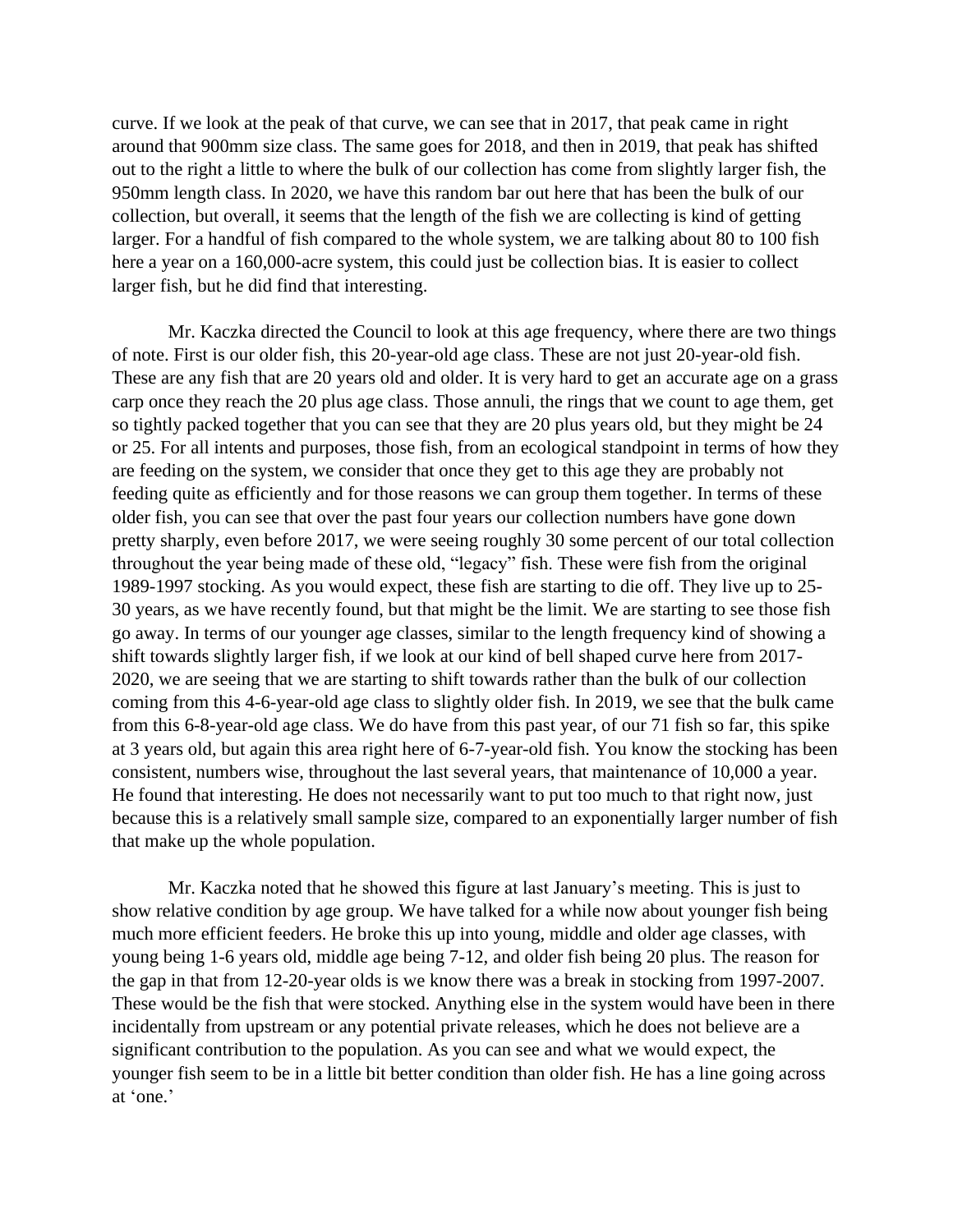Mr. Kaczka reminded the Council that the condition value of 'one' is what is traditionally used in fisheries to gauge the health of a population or the health of an individual fish. For the most part, we see that most of our fish over the last three years are below that 'one' threshold and for those fish that are near or above that 'one' condition factor, it is mostly younger fish. But again, as we have said in years past, the values that we are using to calculate this condition factor are based off the population when they were first stocked in the early 90s and we all know what *Hydrilla* was like back then. We are basically comparing our current fish to fish that were eating at an all you can eat buffet out there.

Mr. Kaczka noted for comparison, this is the 2020 collection so far. Very similar to what he just showed you from the past three years. The bulk of the fish are below that 'one' threshold. The couple fish that are approaching 'one,' or are above it, are of the younger age class. The handful of 20+ year old fish in red are well below 'one.' You can see the average condition factor for these three different age classes. Again, not very different from what we have seen in years past, in the mid- to upper-70s, with those older fish really bringing down the average.

Mr. Kaczka said we have spoken in the past about grass carp mortality and using this metric to help gauge the overall population size. Traditionally and, he thinks, since the initial stockings and those first couple studies on the system, a mortality estimate of 32% has been used. We have talked in the past about some of the issues with this. The first issue is this estimate was calculated back, he believes, in the late 90s. The oldest fish on the system at the time this was calculated were anywhere from 9 to 14 years old. We know that they are much longer lived than that now. There are also issues with obtaining an accurate estimate.

Mr. Kaczka believes he showed this at last January's meeting. This is a theoretical catch curve for calculating mortality. We do not use these younger age classes for this hypothetical fish population, because we assume these fish are not fully recruited to our year type yet. Theoretically and empirically, we know that the population should decline as the fish get older. We use the age classes out here, where our collection numbers start to decline for a given age class. We can run a regression and take the slope of that line. Whatever that slope is gives us our mortality estimate. To compare that to this past year's (2020) collection, he showed ages 1-14. Ideally, what we would like to see is this increase and then this somewhat even decline. We increase and then we drop down here, and it is just all over the map. He does not believe it is necessarily an issue with catchability. We know that a 1-year old fish is smaller, so that is harder to shoot with a bow-fishing rig. We know that older fish are, in theory, slower moving, so they might be easier targets. He thinks we just need to boost our numbers. As we incorporate this new method of collecting fish throughout the year, he thinks we will get more fish, hopefully get more representation for these younger age classes, and see something like what you are looking at between 6 and 10 or 11-year-old fish.

Mr. Kaczka said just for the sake of throwing a number up there, and this needs to be taken with a grain of salt, he did input this year's fish so far, from 2-14-year-old fish into one of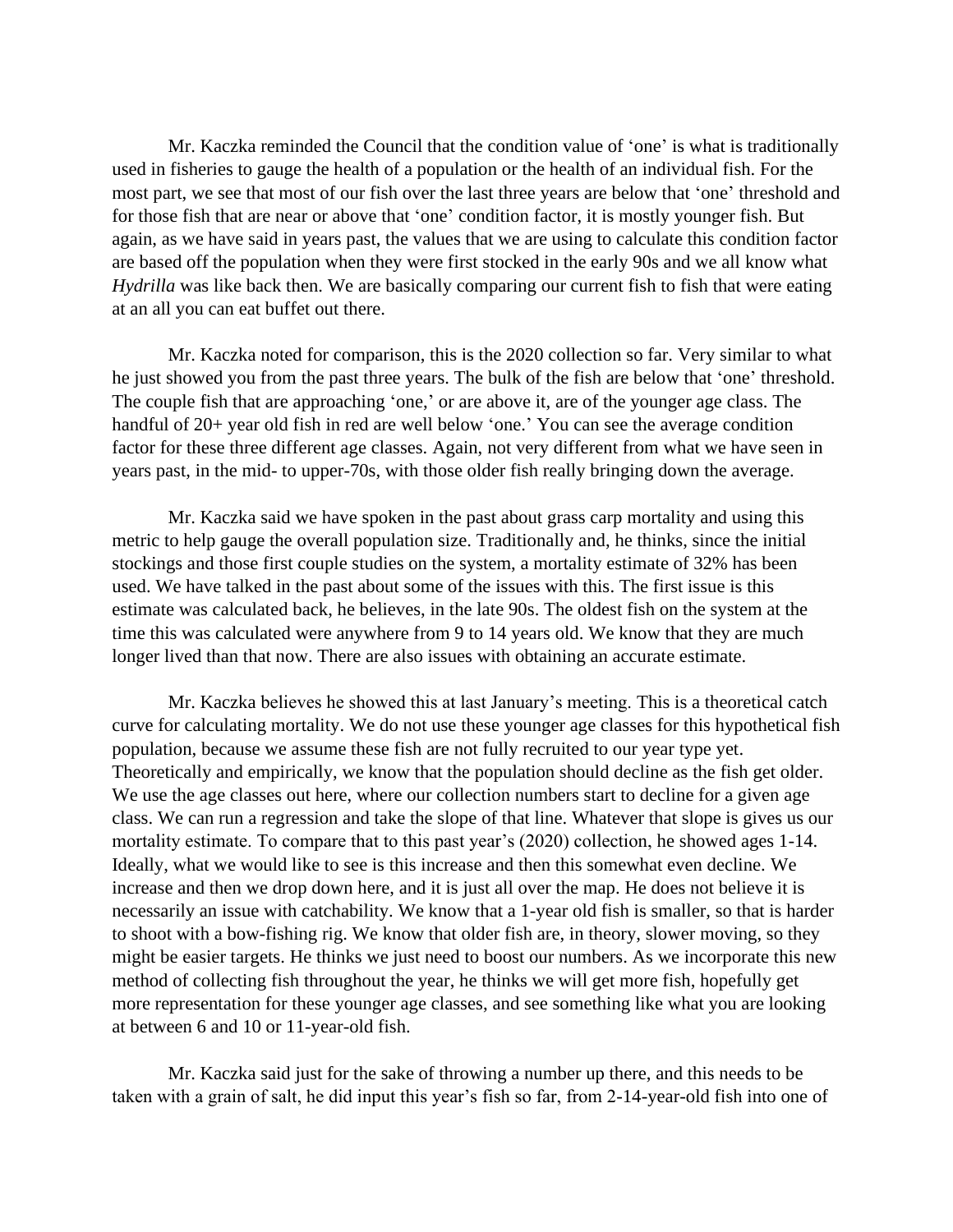our fisheries software packages. That is coming up with an annual mortality estimate of about 13%. Now we have said for several years that we think the actual mortality is less than that original estimate of 32%, but that was the best thing that we had to go on. He does not know that this is necessarily any better, even though it is showing a lower number. He thinks that moving forward, we will be able to boost our numbers and get a more accurate estimate, but he just wanted to at least look at that and see what estimate we could calculate with this year's numbers.

Mr. Kaczka noted that not much has changed from the last several years. We are seeing a sharp decline in the numbers of our original cohort, but that is to be expected. Fish only live so long, and we are just not seeing as many of those "legacy" fish, as we formerly referred to them. Overall, like we say every year, the grass carp population, on an individual basis and as a whole, appears to be in less than ideal condition. Again, these condition estimates do not account for the population that we are comparing it to, which was that of the early to mid-90s when there was just a buffet out there and there were no small fish. The new collection methods, he thinks, are going to provide a more robust data set to gauge our population health. He thinks that just increasing our numbers is going to allow us to get a greater representation of different age classes and therefore allow us to better estimate a true mortality on the system.

Mr. Kaczka noted it also gives us the ability to pair our collection sites with varying vegetation levels and types. Ms. Moorer mentioned earlier the yearly satellite imagery that is be going on. He has thought for a while that it would be nice to take those estimates, the areas that have really high hydrilla numbers versus low hydrilla numbers and try to pair those with our collection sites and not just collect fish from the same areas year after year. He thinks we will be able to do that. The collections can be adjusted based on the different times of year. Naturally, a fish in February will not be in as good condition as a fish in the peak of growing season, but we can correct for that in our analyses. We can also correct for a fish that was collected in an area of high hydrilla concentration versus low or no hydrilla or other submersed aquatic vegetation.

Mr. Kaczka said the last thing he has is that immediate workup may reduce water weight loss. Our condition factor takes length and weight into account. There is one thing he has noticed over the last couple years when we go out with a bow-fishing guide. We start shooting about 8:00 or so in the evening. We finish up about 11:00 or midnight. We put those fish in a tub, take them back to our walk-in cooler, put them on ice, and work them up the next morning. It has been close to twelve hours since we have collected them by the time we get to them. A lot of times, when you pull these fish out, they just look deflated. He is sure that a lot of that is some air loss, but you can see a giant pool of disgusting smelling and unsightly water at the bottom of these tubs. That is water coming not just from melting ice, but also from the fish themselves. We see this even before we even put them on ice, so it can only be coming from their bodies.

Mr. Kaczka thinks that is biasing their weight. An increased weight put into these calculations, if we were taking their weight right at the time of collection, he thinks would bring up that condition factor a fair amount. We are working kind of internally, going out during the day to collect these fish. We also have a little more flexibility with our other DNR employee who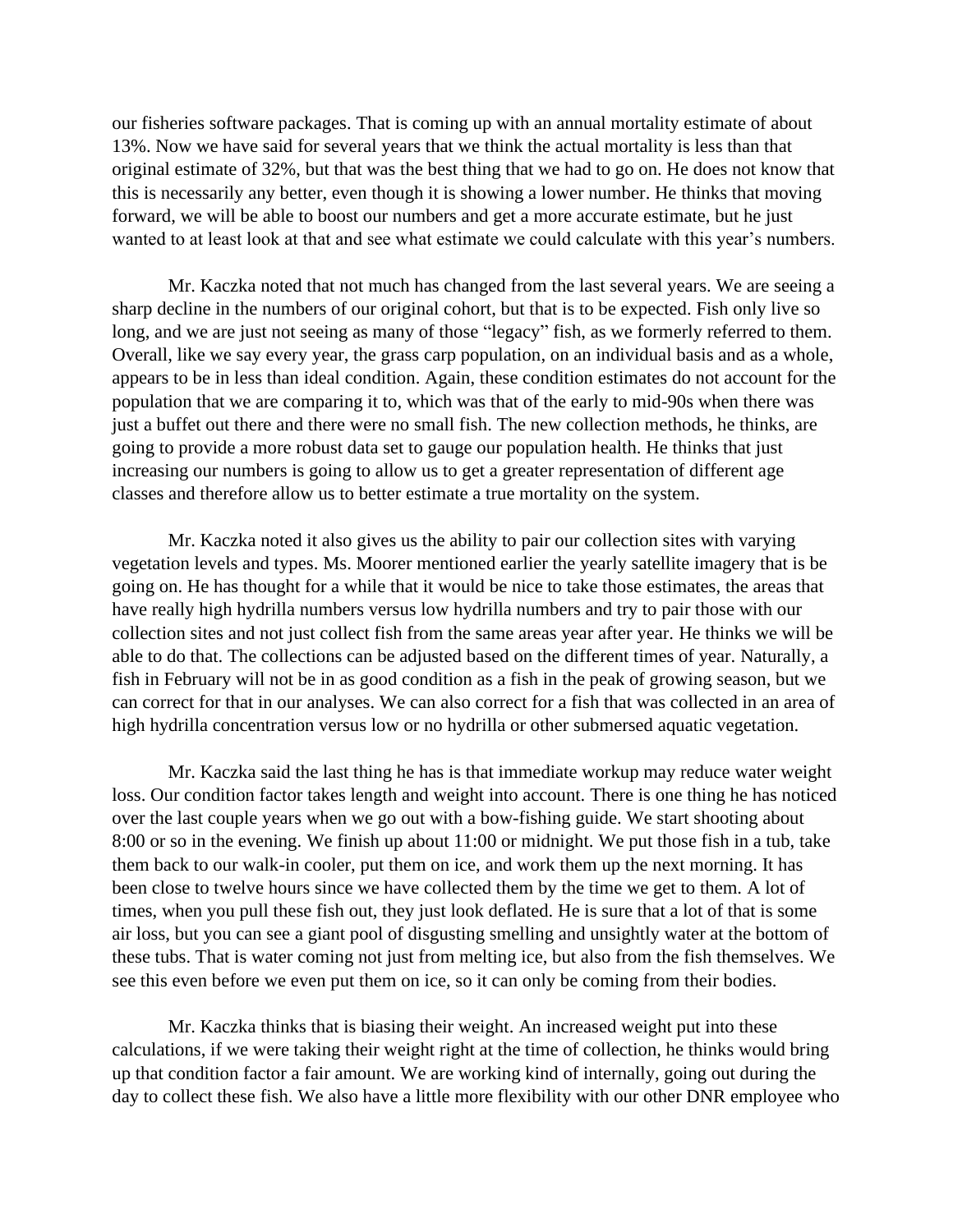does bow-fishing on the lakes quite often. He is willing to work with us and do what is best for our collection methods. He thinks that is going to make a difference as well.

Mr. Kaczka said as far as the data goes for the 2020 collection, those condition factors are not necessarily preliminary. Those are what he calculated out and they are what they are. Moving forward he will try to come up with some other data analysis, that is not just an overall summary of what we found, but a little more in depth. He asked if there were any questions. Mr. Bussells asked Mr. Kaczka to let the S-C staff know if you need any help collecting those fish. We have staff that are more than glad to participate in that. Mr. Kaczka said you guys had come out with us last year and that was a big help. Going out in the evening like that can be fun, but tiring. It seems fortuitous that we made the decision to switch to collecting internally this year, just given Covid. He does not know if our guide would have even been available this year. Collecting them moving forward, the S-C staff are much more familiar than we are with the different stands of *Hydrilla*, where it is concentrated and where it is not. They are probably as familiar as we are with where grass carp are and where we can get good numbers from. It would be nice to get a couple boats out there and see what we can do in the next couple months.

Mr. Holbrook said Mr. Kaczka has done a great job on that, and wanted to mention that the way that stocking has been done recently, where we are trying to stock a similar number from year to year, makes some of the work Mr. Kaczka is doing a lot easier. That is something for the Council to keep in mind going forward, if you really want to think about evaluating what the mortality rate is in the reservoir. One of those things, like what Mr. Kaczka was showing earlier, the catch curve analysis, you usually assume equal recruitment from year to year. If you are stocking equal numbers from year to year, then those catch curve analyses are things that you can use. If you fluctuate wildly from year to year, you have to go with a different method. He is sure Mr. Kaczka could do the research and figure out what those other methods are, but for those catch curves analysis, the 10,000 annual stocking really makes that work easier.

Mr. Kaczka said that with a non-stocked population, it is a big assumption, but this is kind of one of those rare opportunities where they are not spawning on their own, so we know what the recruitment is every year. Granted, there are some that are going to probably leave the system in high water or some that are going to enter the system during high water from upstream. He does not know that those numbers of fish leaving the system or coming into the system during high water are making up a significant portion of the population. It is very advantageous for this type of study to have consistent recruitment. Ms. Moorer thanked Mr. Kaczka for putting the work into that and to echo what was said about letting us know if you need help.

Mr. Page also thanked Mr. Kaczka. He was looking at some of the old numbers from the original stockings. He gave a brief overview of the original mortality rates, as well as the stocking numbers. The mortality rate ranged from 22% up to 32%. He was not sure of their methodology, but he can look at some of the old records and try to determine that. The mortality rate stayed at 32% for a period, so that was the number we adopted. It was a worst-case scenario based on all the stuff the Corps had given us. He knows some other studies out of Virginia Tech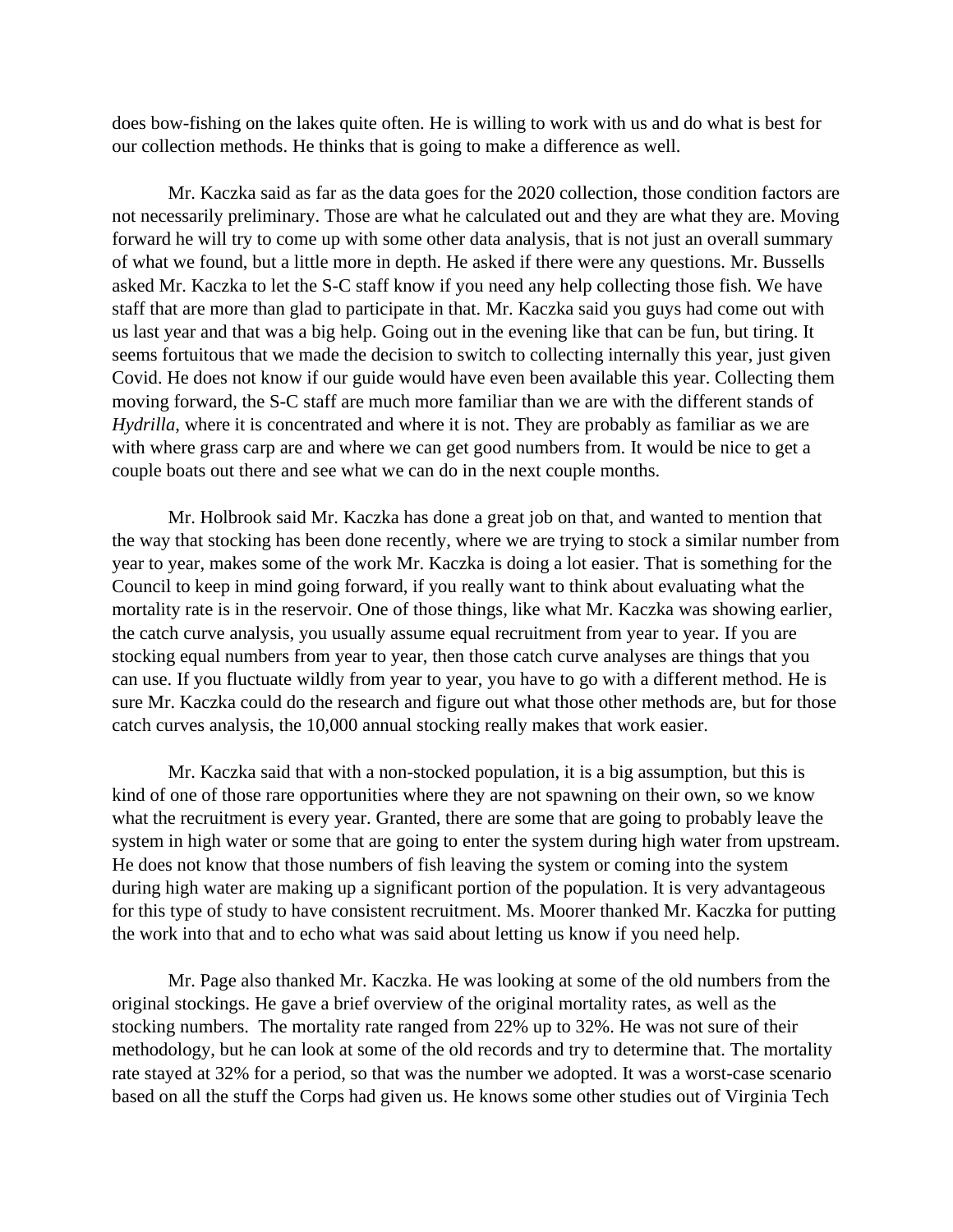on systems like Lake Murray and similar lakes showed the mortality rate anywhere from 20- 24%. We use a little bit different mortality calculation for Murray than we do for the S-C system, in part because of the lack of alligator predation in Murray. He thanked Mr. Kaczka again and asked if there were any more questions.

Mr. Page moved on to the "Preliminary Insight for 2021 Aquatic Plant Management Plan" and under that "Topics for 2021 Council Meetings." He thinks one of the topics for the next Council meeting of course is going to be Mr. Kaczka again. Mr. Page would like to see how some of that data has panned out by the time we meet next and maybe we can look at some of that other stuff. He thinks it would be good to go back over the plan one more time. Hopefully, S-C is going to have some of that hyperspectral information finished by the end of January. He asked for confirmation from Ms. Moorer. Ms. Moorer said their contract stipulates that they have their final report by December 31<sup>st</sup>. She requested preliminary numbers from their sales rep so she could share that with the Council. He focused on invasives first. He did send a val number over this morning, but that is the only native species he sent me. It looked very similar to what we had last year on the system. She does not have the final or anything else yet on submersed or emergent natives. She is hoping by January that we will be able to present that information.

Mr. Page said he was going to share the Lake Marion section. Most of the changes in there have been cleaning up some of the herbicides. Just making sure we had all of them listed that we had the potential to use in there and some of the rates. We have adopted some of the rates and adapted some of them down. We have found a lot of time with ProcellaCOR, you do not have to go with the higher rate. You can go with a lower rate and be just as effective. That has been one of the good things for the past few years. The chemical industry, when they come up with new things, they have listened to what we need. ProcellaCOR was designed specifically for crested floating heart and some other species. One of the good things was it is selective on things like *Hydrilla* and not selective on pondweeds, *Cabomba*, and some of the natives. We are getting more tools in the toolbox, making it a lot easier to do work and be selective in our treatments. You can see from some of the data Ms. Moorer has shown us, vegetation is thriving in the S-C system in places. It is not a virtual desert like has been reported in the past. There are good native species out there. There is a lot of cover for different types of species: fish, waterfowl, and all kinds of other stuff.

Mr. Page noted that we still have not gotten the memorandum of agreement (MOA) with S-C and DNR through the legalese portion of the process. He is not sure if it is hung up on S-C's end or DNR's end. He will remind you that an MOA is not a binding contract between agencies. It is a suggestion that we work together with some goals in mind. That is all it is. Anybody that thinks it is a contract, and you are violating the terms of the contract if you do not meet the goals prescribed in there, they are flat out wrong. That is going to be an issue going forward at times.

Mr. Page thought Ms. Moorer said earlier they had agreed to the 10,000 fish again. We may have to rethink our mortality rates a little bit. He is hoping Mr. Kaczka can, somewhere in the process in the future, determine a different mortality rate than the 32%. The 13-14% kind of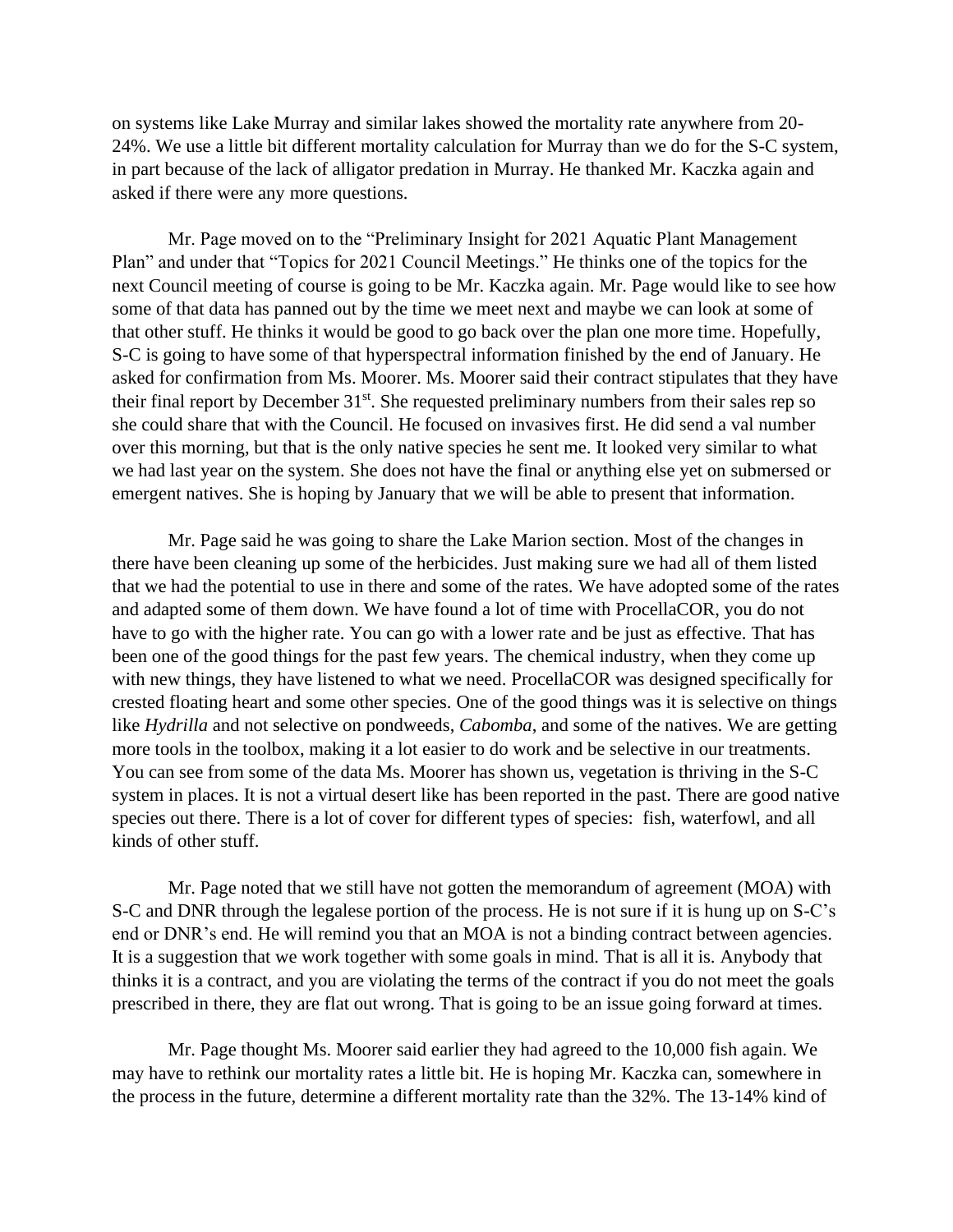scares Mr. Page and looks kind of low to him. He is basing it on the data we have been looking at for years. We have found that, with the information on the other lakes, Murray, Greenwood, and those areas that had a lot of *Hydrilla*, we kind of have been adjusting our numbers down as we have gotten into some of those. He thinks Lake Murray is down to 1 fish per every 5 surface acres. We are looking at it that way a little bit more and more. Maybe even down to 1:4, one fish per 4 surface acres, which is a little higher rate, but somewhere in that range seems to be the magic bullet for maintenance. There is no magic bullet and it is going to vary from year to year, but right now, long term for 4-5 years we have been looking at it, that number looks good. We have not seen a preponderance of stuff popping up in those areas. We have seen some *Hydrilla*. We have treated it with ProcellaCOR, just like Ms. Moorer and the S-C staff has done. We have done spot treatments. We have not really seen any on Lake Greenwood. We have seen more native species coming on Greenwood and on Lake Murray. Those native species are problematic to some of the people that live out on the lake, or they think the plants are.

Mr. Page thinks one of the main things we are going to suggest this year in the plan, and we can talk about it at the next meeting, is to Dominion Power that they do another drawdown on Lake Murray. Drawdowns are one of those crucial things that help that system in many ways. They are supposed to, by their FERC license, do a drawdown every three years, he thinks. The drawdown is being limited to a shallower depth than it was in the past. That does not help quite as much, but it significantly helps those people with the docks and those shallow coves to help eliminate some of the native vegetation that may be causing their problems.

Mr. Page asked if Ms. Moorer had any things about the S-C system she wanted to bring up for future reference. Ms. Moorer said she thought Mr. Page covered everything that she was going to say about the 10,000 fish and looking at the mortality rate. If we go off what we think the population is, and we are trying to keep consistent on that, we do not even know if we are looking at 30,000 fish in the system. She will say she thinks things are looking great on the system. She just wants to make sure we are not doing these reactive stockings, like have been done in the past. She thinks the consistency is a benefit to the system. Hopefully, at some point, we can get to a true maintenance stocking. Right now, we are doing this adaptive stocking with 10,000 fish per year for a five-year period, as we have discussed before. She is hoping we can back into that number. That was the whole point of doing this 10,000, backing into the number where we need to be. Right now, she is happy with what the Council decided 5 years ago. She thinks things are looking a lot better on the system than 10 years ago.

Mr. Page said it goes back to that mortality rate. If Mr. Kaczka can come up with a better number for us, he would appreciate it. He would like Mr. Kaczka to try a couple different methods, if he has time to do that, although it would be more work. Hopefully, Mr. Holbrook could help, since he still has his finger in the pie of fisheries everywhere. Maybe we can figure out what method they were using and try to do apples to apples based on old data, so we can be more comparative sometimes. He said that number may be absolutely correct, but he does not know. Ms. Moorer will be the first one to tell you, and you fisheries guys will say that you can get a generalization, but you will never get the exact number, he does not think. We just want to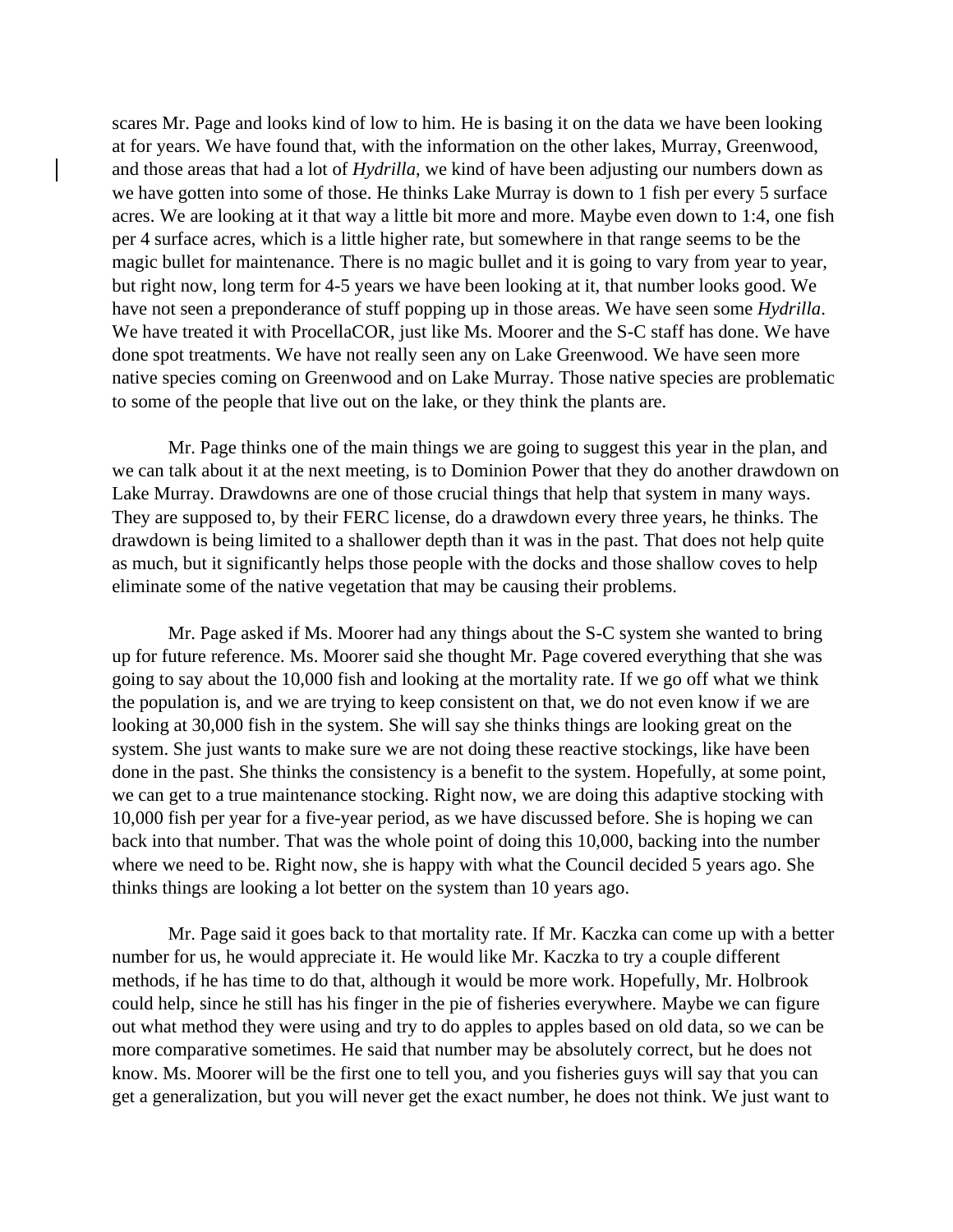get close. The other good thing about the carp, in his opinion from looking at it from his years of experience, those carp are not starving to death and they do not seem to be actively predating too much on native vegetation. They are sticking with their primary thing of *Hydrilla* and a couple native species that are palatable to them. It is good information to have. We did that early on, then there was a big gap in there where we did not have a lot of data. Science and data must drive this process. You can use your experience to a certain level, but when you have numbers to back it up, you can assure yourself and people around you that you are a little more accurate in what you are doing. He has always said, something that is repeatable, like you are doing with the grass carp survey by the same group of people with basically the same methods helps an awful lot to get that out there to us and the public.

Mr. Page noted the other things in the plan he wants to talk about. We are going to continue working with PRT. With the new herbicides, we have been pretty effective in PRT and are working our way through their systems to help with a lot of public fishing access and recreational access in their lakes. We have had an expansion of a couple of things in places. We now have *Hydrilla* down the Coosawhatchie River. (Editor's note: This should have been hyacinth on the Combahee.) It is not bad, but it is there. He thinks some of this issue is caused by the amount of rainwater going through and we are losing our salinity levels in some places. The salinity levels in the Ashepoo had continued to rise and ebb and flow with the amount of rain we have had in those areas. You can tell that it has significantly affected the hyacinth growth. It is limiting it to some degree in a lot of areas. The same thing on the Waccamaw.

Mr. Page spoke of some new *Hydrilla* concerns. A couple of small private ponds in the upstate seem to have *Hydrilla*. We do not know if it is monoecious or dioecious yet, also called southern or northern *Hydrilla* respectively. He is pretty concerned, because it is up around Gaffney. It is probably the northern version, which will not be as bad to some degree. We have also had it in a couple state lakes. One was Lake Wallace down in Bennettsville. We worked with our fisheries staff. We treated it for them because they had no money at that time. We will get some backside cost share from that crew. We were able to use Sonar. We drew that lake down a couple feet and put Sonar in there and held it there. That was one of the situations where we could use the old school approach with Sonar for a longer-term hold and it is going to be much more cost effective that way. They also have plans to stock that, and we will put that in the plan, in the spring with grass carp at a maintenance stocking rate somewhat close to 10 fish per acre. That is a 280-300-acre lake up there that has one control point and it is not a flow over. It is a riser with a control structure on it, so we will be able to control the fish in there.

Mr. Page said we have had other instances in some private ponds of some *Salvinia molesta*. One was reported and a private contractor is working on that. Mr. Page needs to follow up with him to see if he got it controlled. It was down in Charleston. The very next place down from him was a friend of ours, Charleston Aquatics Nursery. It is funny that the pond closest to him ended up with *Salvinia molesta* in it. We have also had reports from some people living on the tidal creeks around Charleston Aquatics of water hyacinth in the tidal creeks. He does not want to blame Charleston Aquatics, but do the math. It is the closest and probably the most likely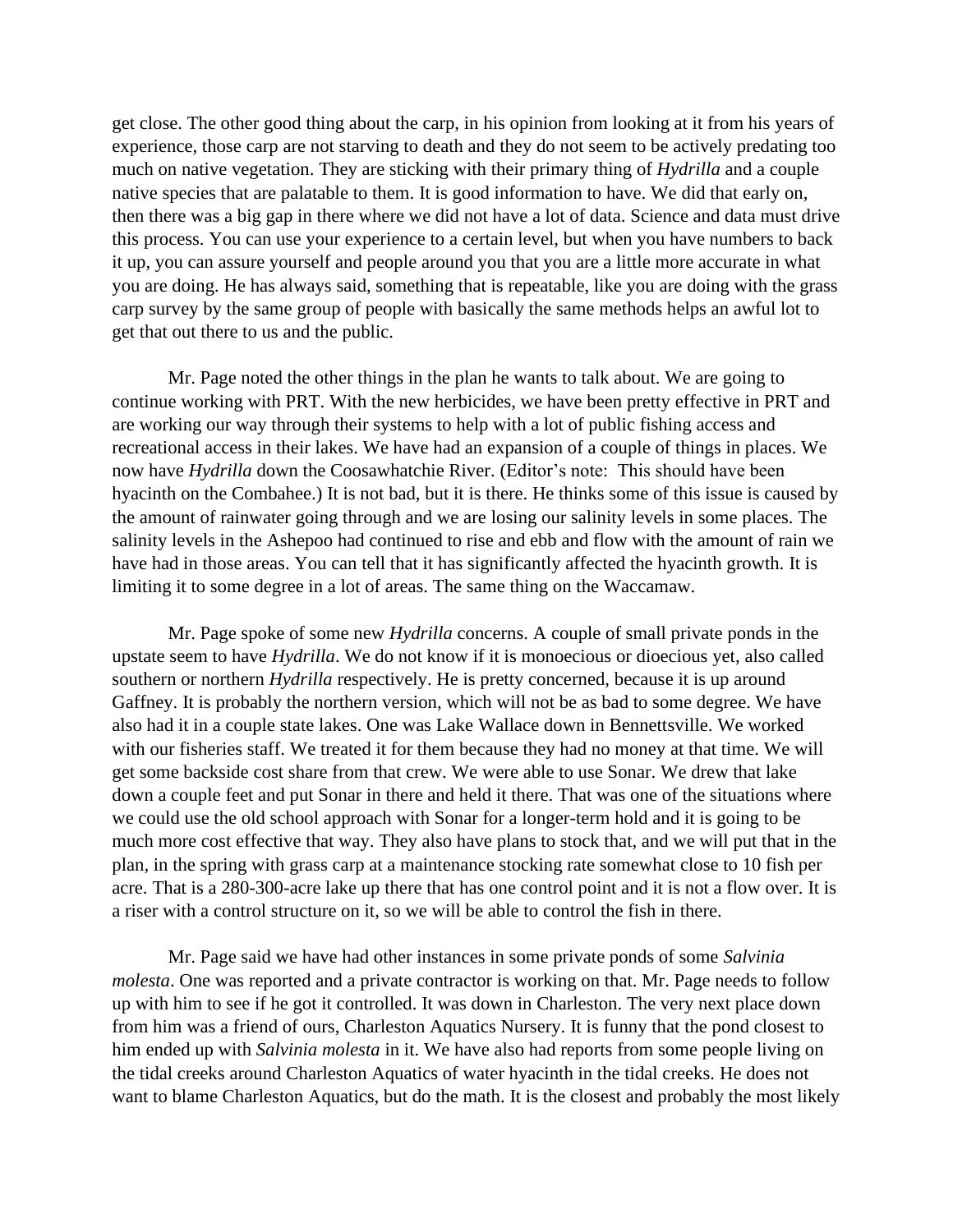place it could come from, in some form or fashion. Clemson has inspected them before. We have run a couple raids on them in the past after some of these. We will get back with Clemson in the spring and see if we can catch them with some bad stuff again.

Mr. Page said from our side of this, we are going to go through the process of the same stuff we have done. We are going to try to get out and look a little bit through the wintertime. It is kind of cold out there, as you guys know. Nothing is more fun than going out on the airboat or john boat in the dead of winter and try to do a survey all over the lake. You guys are very familiar with that at S-C, he is sure.

Mr. Page asked if anyone else on the Council has anything they would like to see at future Council meetings. Since we are doing it remotely like this, it would probably be easier to get speakers in to do some small presentations. Just email him. He is thinking about meeting maybe in late January. We need to have everything done before March, so carp orders can be put in in a timely manner and get in the lakes before it gets too warm. Ms. Moorer said she would like the Council to get the plan approved quickly, which would help her in securing grass carp and getting them stocked earlier in the year. Mr. Page said it is a little bit easier now than it was in the past.

Mr. Page said at this point, he does not see any major changes in the plan. We may see something different when Ms. Moorer gets her final data in for S-C, but we kind of committed to that five years at 10,000 and he thinks this may be the year we put that 10,000 in and we may see some movement in that system. We may not, as far as *Hydrilla* goes. He thinks that for the next year, not this coming plan, but the year after that, we are going to have to figure out that mortality rate a little better and Mr. Kaczka's going to solve that problem for us and go with a mortality rate stocking in the S-C system. We do not have the data to do that in the other lakes, but they are so low now, at 1:5 and 1:6, that he does not think we have a problem with that.

Mr. Page asked Ms. Moorer if she knew, off the top of her head, the number of fish we have in there per acre or how many acres per fish. Ms. Moorer said she was just looking at that and will figure it up. Mr. Page noted the Corps did a one- or two-year study on that years ago and the number they came up with was 1:8 as the ideal maintenance stocking number. Now they had very limited numbers in their data set and their data sets were not done on lakes as large or a set of lakes as large as S-C. S-C is unique from all the other lakes in the state, because it is two interconnected large lakes. Either one of their lakes would hold up against Murray or Greenwood, but when you add the two together with a connection, you have got a magic issue there. He does not know how to handle that sometimes. It is unique, very unique. It was unique 30 years ago, or more, when we did the stocking, he reminded everyone. That was the first large scale stocking of grass carp to control an invasive species in the world, not just the United States. It was the largest one in the world for tens of years. It has kind of been our baby since we did it. The people before us did it, more so. He was wet behind the ears back then and doing a lot of different things. He still remembers some of the stuff that went on in it and sitting in some of those meetings.